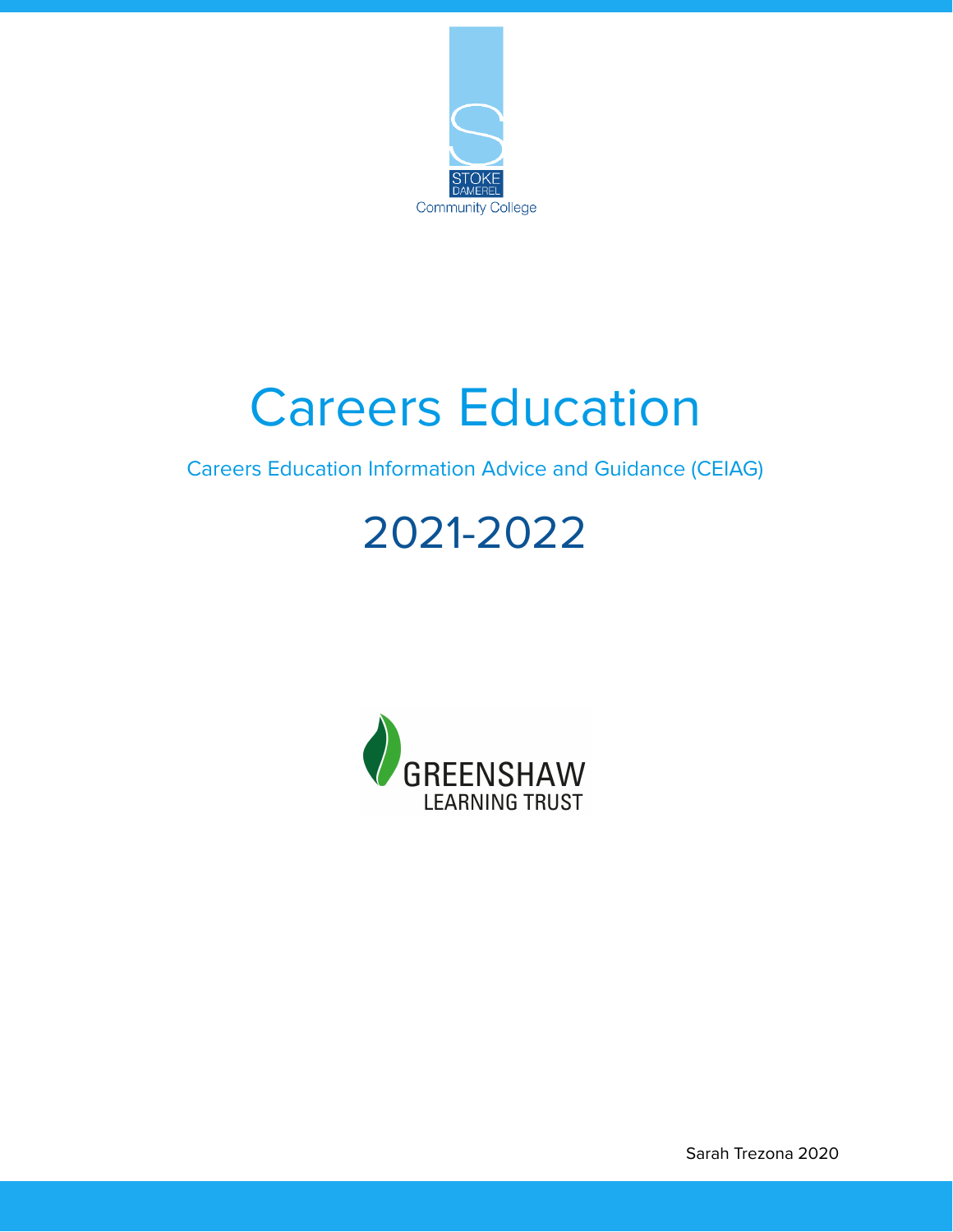## **Careers Team**

**Senior Management Team link-**Mr Martin Tinkler **Careers and Employability Manager**-Miss Sarah Trezona **Next Step South-West Coordinator**- Mrs Kate Gannon **STEAM Coordinator- Kerry Heseltine STEAM Assistant Coordinator**-Samantha Mac Donald

**Enterprise Adviser-**Richard Blackmore, Engagement, Diversity & Inclusion Manager, Babcock

#### **Additionally**

All teaching staff link curriculum areas to careers Support the development of employability skills Promote progression routes within their curriculum area Develop external links to support CEIAG within curriculum areas Feedback specific student needs (or opportunities) to the CEIAG team Signpost students to appropriate CEIAG advice and information

#### **Due to Covid-19 there will be changes to how the careers programme will be delivered this year.**

| 1.  | Rational                             | Pg <sub>2</sub> |
|-----|--------------------------------------|-----------------|
| 2.  | Purpose                              | Pg <sub>4</sub> |
| 3.  | Commitment                           | Pg <sub>4</sub> |
| 4.  | Management                           | Pg <sub>4</sub> |
| 5.  | Curriculum provision                 | Pg <sub>5</sub> |
| 6.  | <b>Parents and Carers</b>            | Pg 12           |
| 7.  | Employers, guest speakers and alumni | Pg 13           |
| 8.  | Evaluation and review                | Pg 13           |
| 9.  | <b>Resources</b>                     | Pg 14           |
| 10. | Partnership                          | Pg 14           |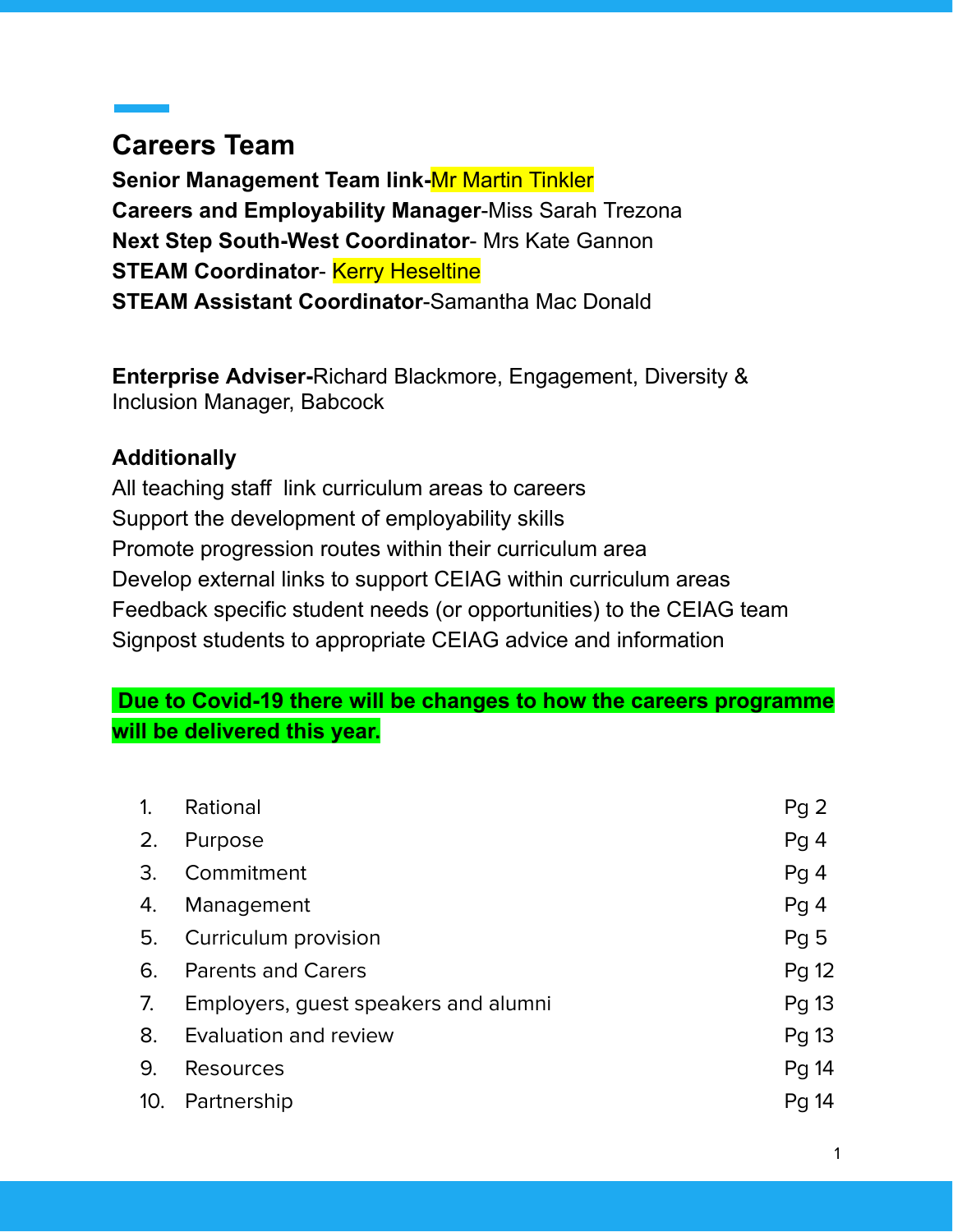| 11. Approvals and review                 | Pg 15 |
|------------------------------------------|-------|
| 12. Mapping against the Gatsby standards | Pg 16 |

## **1. Rationale**

Careers education information advice and guidance (CEIAG) makes a major contribution to preparing young people for the opportunities, responsibilities and experiences they will encounter at school, further education and working life. It aims to help all students make a successful transition to adulthood by:

- Supporting young people to achieve their full potential
- Empowering young people to plan and manage their own futures
- Providing comprehensive information on all options
- Raising aspirations
- Supports inclusion by promoting equality, diversity, social mobility and challenges stereotypes
- Enabling young people to sustain employability and achieve personal and economic well-being throughout their lives
- Promote participation and learning
- Careers activities are linked to the government's industry strategy which sets out 'The Grand Challenge', focused on the global trends which will transform our future:
	- Artificial Intelligence and Big Data
	- Ageing Society
	- Clean Growth
	- Future of Mobility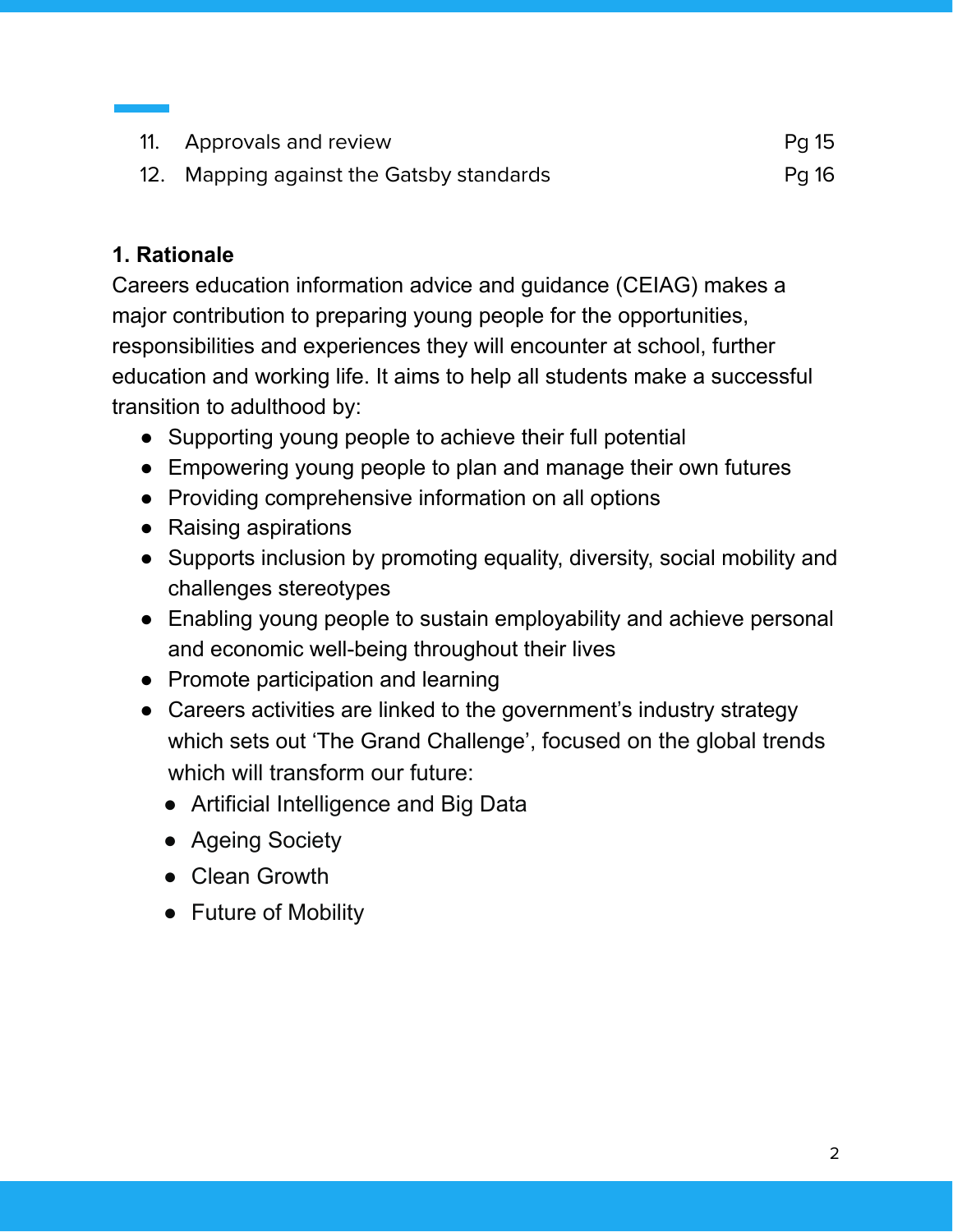The CEIAG programme at Stoke Damerel Community College follows The Gatsby Benchmarks for good careers guidance which sets out a framework for good practice.

#### **Benchmark 1**: **A Stable Careers Programme**

Every school and college should have an embedded programme of career education and guidance that is known and understood by Students, parents, teachers, governors and employers.

## **Benchmark 2**: **Learning from Career and Labour Market Information**

Every Student and their parents should have access to good quality information about future study options and labour market opportunities. They will need the support of an informed adviser to make the best use of available information

## **Benchmark 3**: **Addressing the Needs of Each Student**

Students have different career guidance needs at different stages. Opportunities for advice and support need to be tailored to the needs of each Student. A school's careers programme should embed equality and diversity considerations throughout.

#### **Benchmark 4**: **Linking Curriculum Learning to Careers**

All teachers should link curriculum learning with careers. STEM subject teachers should highlight the relevance of STEM subjects for a wide range of careers paths.

#### **Benchmark 5**: **Encounters with Employers and Employees**

Every Student should have multiple opportunities to learn from employers about work, employment and the skills that are valued in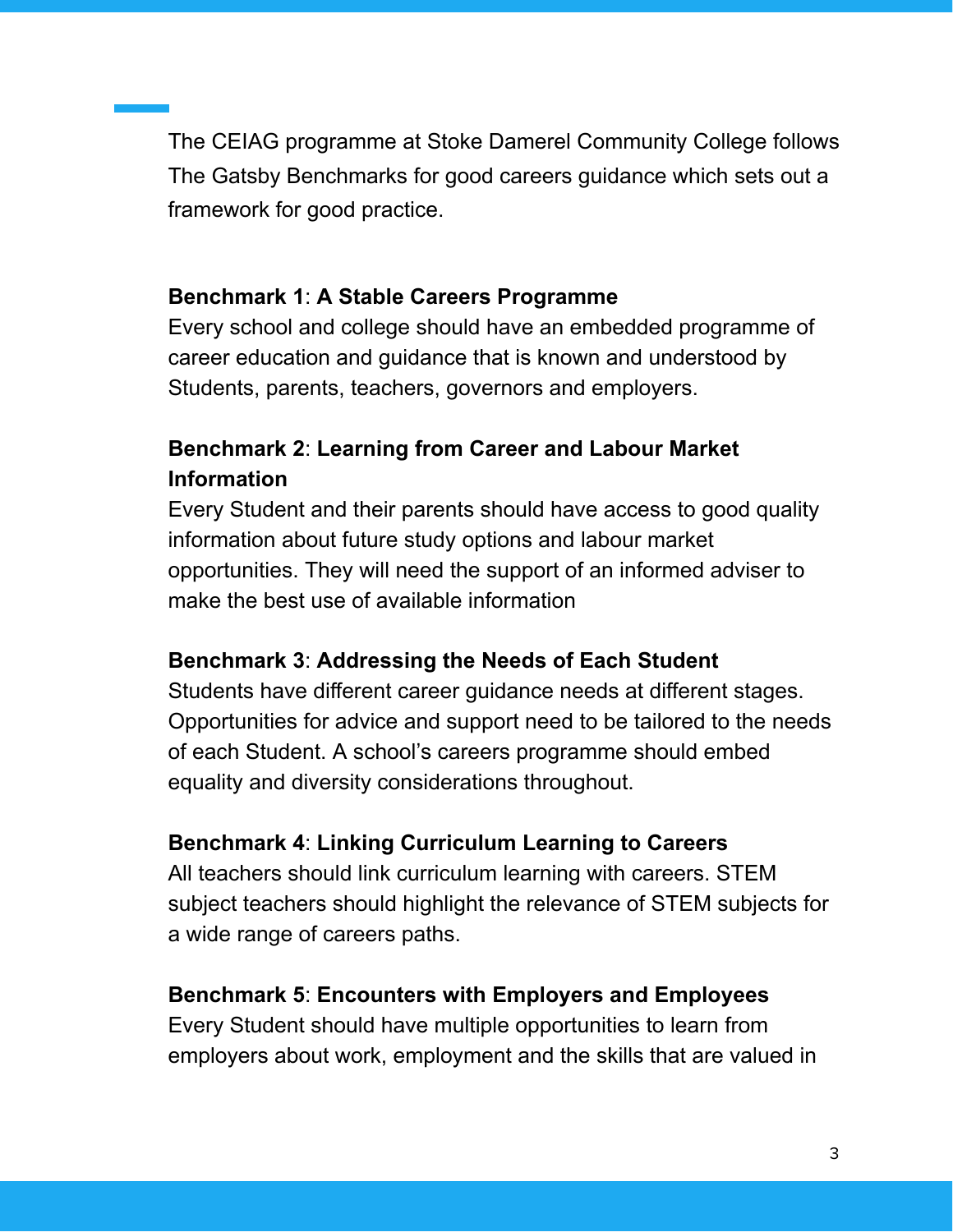the workplace. This can be through a range of enrichment activities including visiting speakers, mentoring and enterprise schemes.

#### **Benchmark 6: Experiences of Workplaces**

Every Student should have first-hand experience of the workplace through work visits, work shadowing, and/or work experience to help their exploration of career opportunities, and expand their networks.

#### **Benchmark 7**: **Encounters with Further and Higher Education**

All Students should understand the full range of learning opportunities that are available to them. This includes both academic and vocational routes and learning in schools, colleges, universities and in the workplace.

#### **Benchmark 8**: **Personal Guidance**

Every Student should have opportunities for guidance interviews with a careers adviser, who could be internal (a member of school staff) or external, provided they are trained to an appropriate level. These should be available whenever significant study or career choices are being made. They should be expected for all Students but should be timed to meet their individual needs.

#### **2. Purpose**

Stoke Damerel is committed to careers, employability and enterprise learning and development and it intends to fulfil its statutory obligations by providing a best practice career service. It supports the school's overall vision and is included in the school improvement plan.

Governors and senior leaders have a key role in developing and improving the policy and the strategic plan and this process ensures Careers retains a high profile within CEIAG within the school curriculum.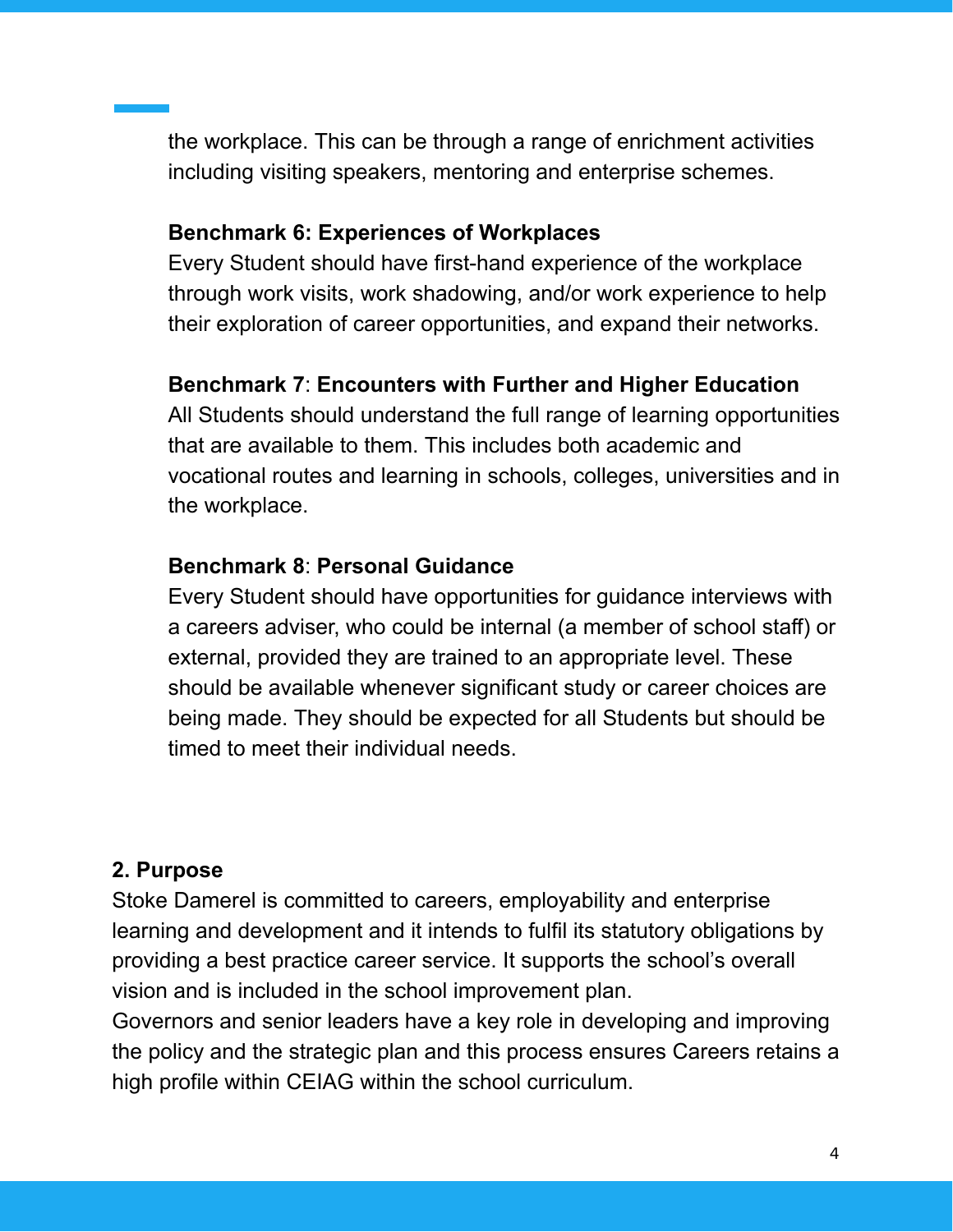This policy supports and is underpinned by key school policies including curriculum, special educational needs, SMSC and equality and diversity.

#### **3. Commitment**

Stoke Damerel Community College is committed to providing a planned programme of careers education activities for all year groups, with opportunities at key transition points to access impartial information and expert independent advice and guidance.

It is also committed to maximise the benefits of students by using a whole school approach involving parents, carers, external IAG providers, employers and other local agencies, the wider community and Further Education and Higher Education establishments. (Covid restrictions dependent).

## **4. Management**

A senior leader has strategic responsibility for the CEIAG and oversight of the careers and employability lead. The senior leader and careers and employability lead will review and evaluate the provision with all stakeholders including young people and external IAG providers, taking into account the school destination measures.

## **5. Curriculum provision**

There is a planned programme of learning experience as part of students' entitlement to CEIAG, which is mapped against the Gatsby Benchmarks for year 7 to year 13. This enables young people to:

- Develop themselves through careers education-*Self Development*
- Learn about careers in the world of work-*Career Exploration*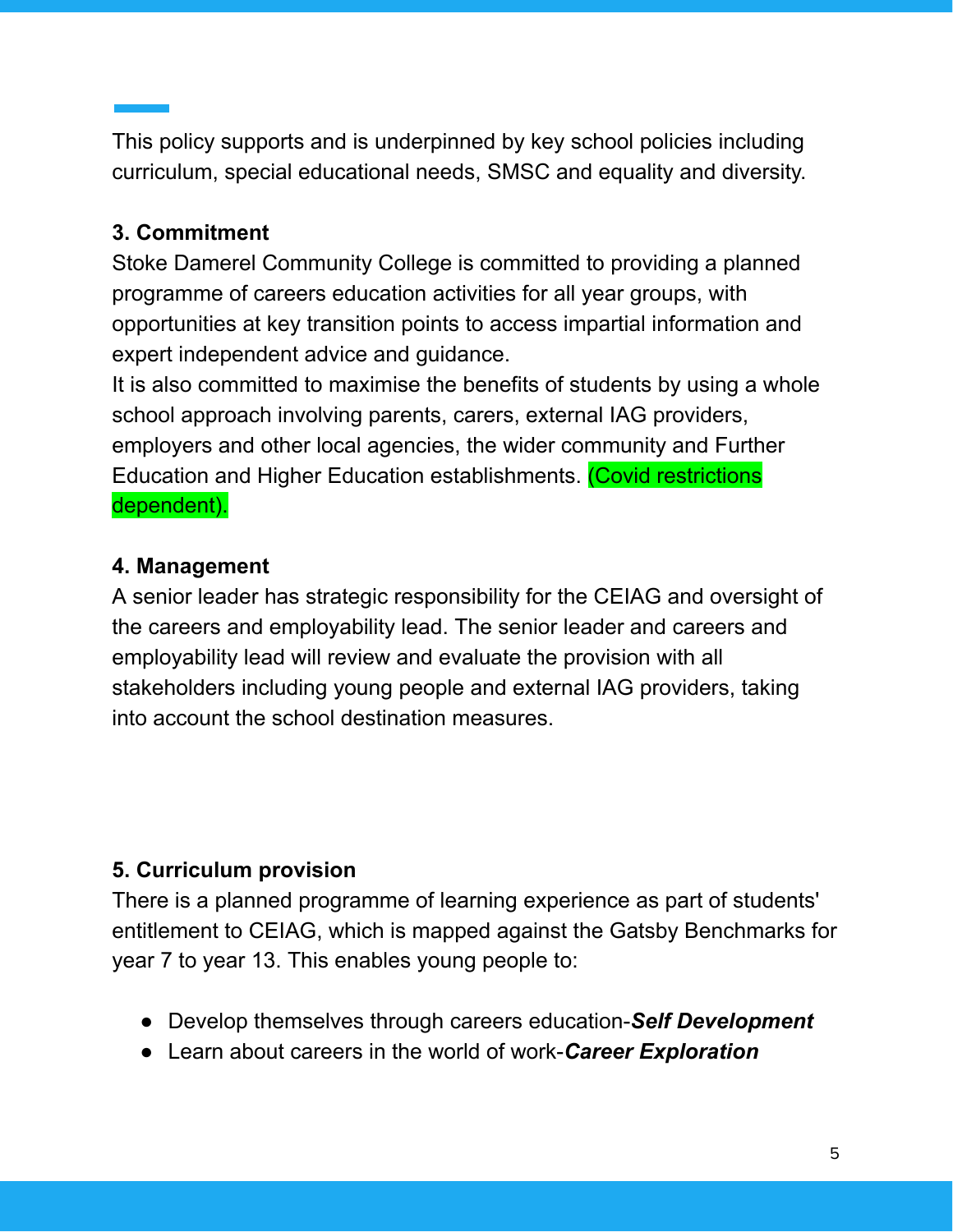● Develop career management and employability skills-*Career Management*

It will be delivered through a range of experiences and activities:

#### **Year 7**

Careers education will be delivered as part of the PSHE programme. The completion of a personal quiz students to identify achievements, recognise their own skills and abilities and begin to understand the labour market and jobs.

Differentiated activities for those students with SEND. In addition:

- Assemblies to raise awareness of general options post-16; apprenticeships, further education and higher education.
- Assemblies showcasing the careers and education pathways linked to the government's industry strategy which sets out the 'The Grand Challenge'
- Encounters with employers through linking the world of work to curriculum learning and identifying the skills that employers require(Covid restrictions dependent).
- Encounters with employers during assemblies linked to 'The Grand Challenge' (Covid restrictions dependent).
- Collapse curriculum event for each year group solely on careers and employability
- Visit to a University so students can see what it would be like to be studying in that environment. (Covid restrictions dependent).
- STEAM events
- Completion of an online careers programme evaluation form to enable the refining of the careers programme.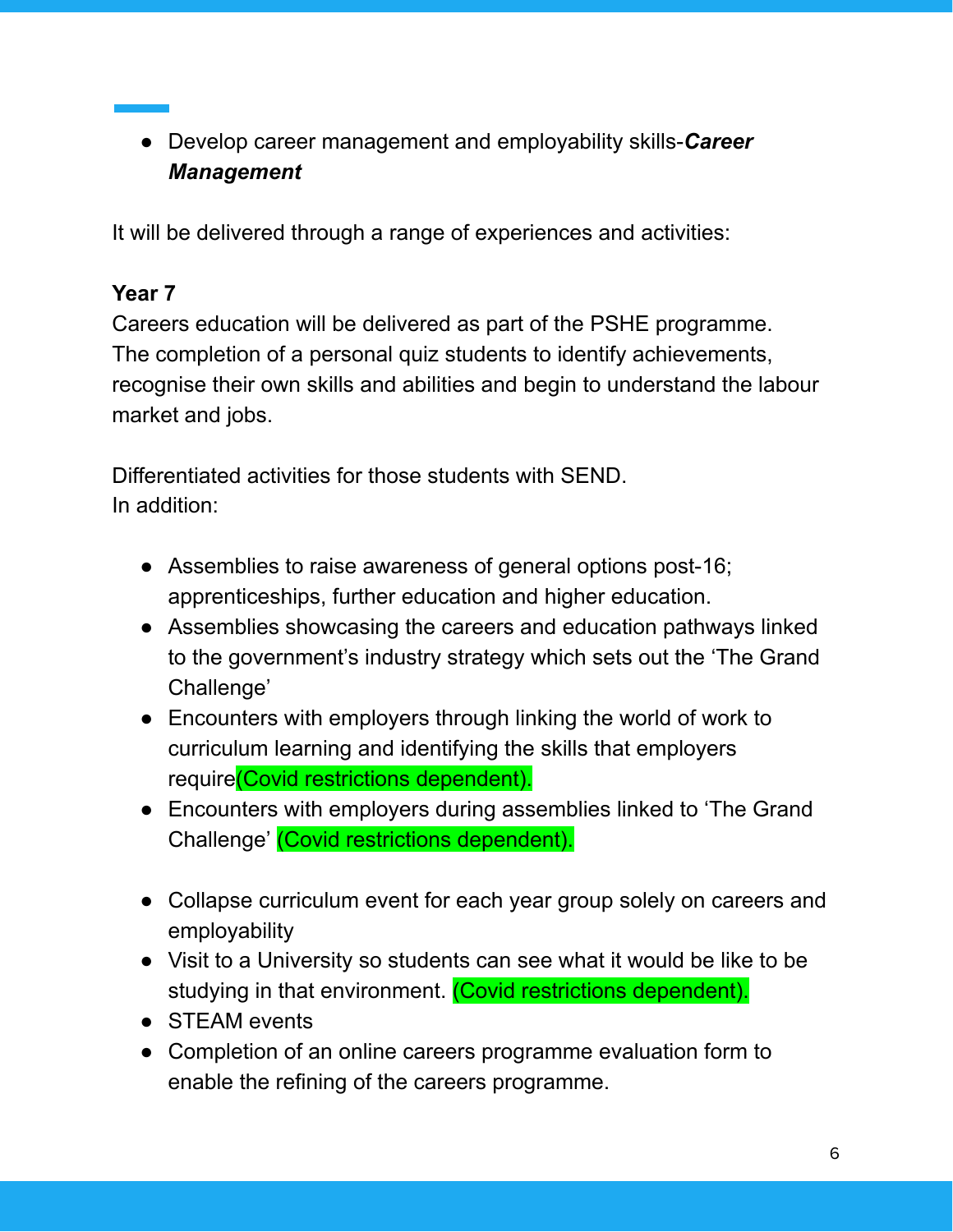● Electronic evaluation of the careers programme by parents to influence the design of the careers programme

#### **Year 8**

Careers education will be delivered as part of the PSHE programme. The completion of a personal quiz students to identify achievements, recognise their own skills and abilities and begin to understand the labour market and jobs.

Identifying skills linked to different jobs, where to look for jobs, activities to link curriculum subjects to careers, students will know where to find information about the skills that are required for different jobs, choosing options and problem solving.

Differentiated activities for those students with SEND. In addition:

- Assemblies to raise awareness of general options post-16; apprenticeships, further education and higher education. (Covid restrictions dependent).
- Assemblies showcasing the careers and education pathways linked to the government's industry strategy which sets out the 'The Grand Challenge'
- Encounters with employers through linking the world of work to curriculum learning and identifying the skills that employers require
- Collapse curriculum event for each year group solely on careers and employability
- STEAM events (Covid restrictions dependent).
- Completion of an online careers programme evaluation form to enable the refining of the careers programme.
- Electronic evaluation of the careers programme by parents to influence the design of the careers programme
- STEAM events (Covid restrictions dependent).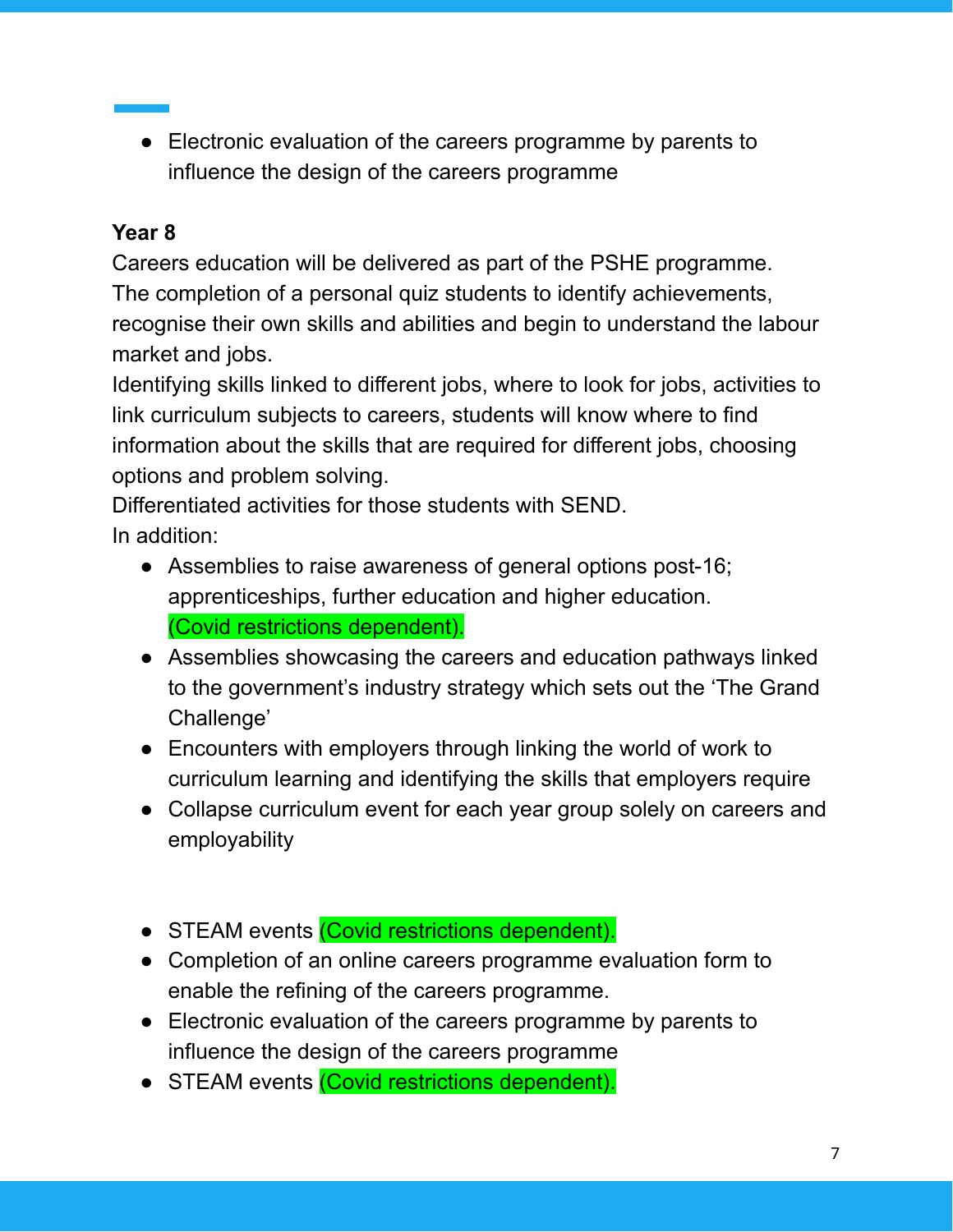- KS4 options evening event to support with subject choices
- Support for parents at parents events Covid restrictions dependent).
- Labour market information at parents events (Covid restrictions dependent)
- Completion of an online careers programme evaluation form to enable the refining of the careers programme
- Electronic evaluation of the careers programme by parents to influence the design and delivery of the careers programme

## **Year 9**

Careers education will be delivered as part of the PSHE programme. Students learn about the different levels of qualifications and the progression routes open to them having completed those qualifications. Differentiated activities for those students with SEND. In addition:

- Assemblies to raise awareness of general options post-16; apprenticeships, further education and higher education.
- Careers Fair with local further education colleges, apprenticeship training providers, local employers, Babcock Enterprise Ambassador, NHS,Higher Education providers, representatives from the Armed Forces. (Covid restrictions dependent).
- Collapse curriculum event focusing solely on careers and employability
- STEAM events (Covid restrictions dependent).
- Completion of an online careers programme evaluation form to enable the refining of the careers programme.
- Electronic evaluation of the careers programme by parents to influence the design and delivery of the careers programme

**Year 10**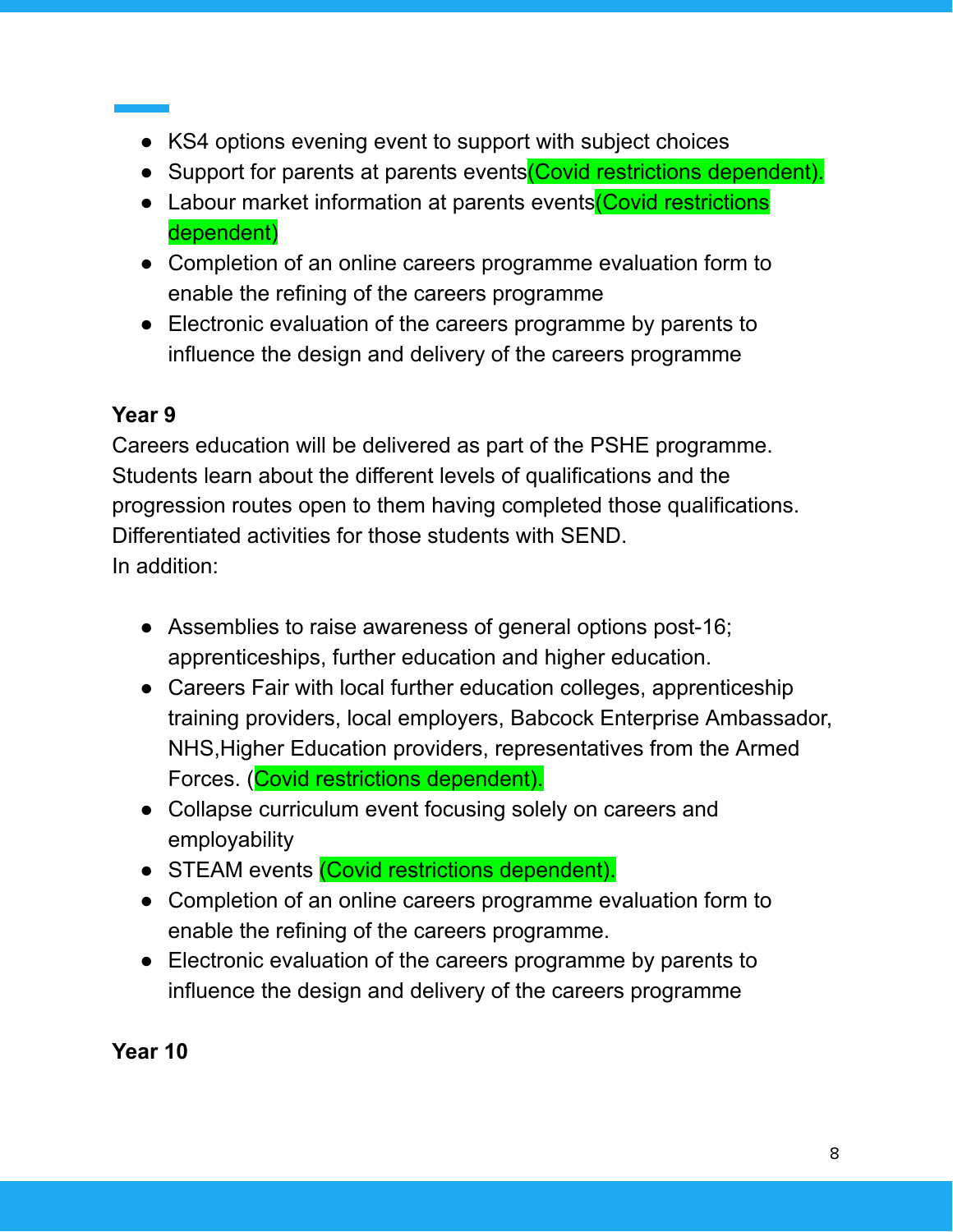Careers education will be delivered through the Unifrog platform. Identifying appropriate work experience and linking work experience to the world of work and securing employment. Students learn how to get the most out of work experience. How to write a CV, preparing for an interview and/or assessment centre.

Differentiated activities for those students with SEND. In addition:

- Assemblies to raise awareness of general options post-16; apprenticeships, further education and higher education
- Careers Fair with local further education colleges, apprenticeship training providers, local employers, Babcock Enterprise Ambassador, NHS,Higher Education providers, representatives from the Armed Forces.(Covid restrictions dependent)
- One week's work experience *(Covid restrictions dependent)* or virtual work experience
- In person or virtual encounters with employers through vocational interest groups linking the world of work to curriculum learning and identifying the skills that employers require (Covid restrictions dependent)
- Collapse curriculum event focusing solely on careers and employability
- STEAM events
- Next Steps South West project for targeted students incorporating mentoring
- Completion of an online careers programme evaluation form to enable the refining of the careers programme
- Electronic evaluation of the careers programme by parents to influence the design and delivery of the careers programme.

## **Year 11**

Careers education will be delivered through the Unifrog platform.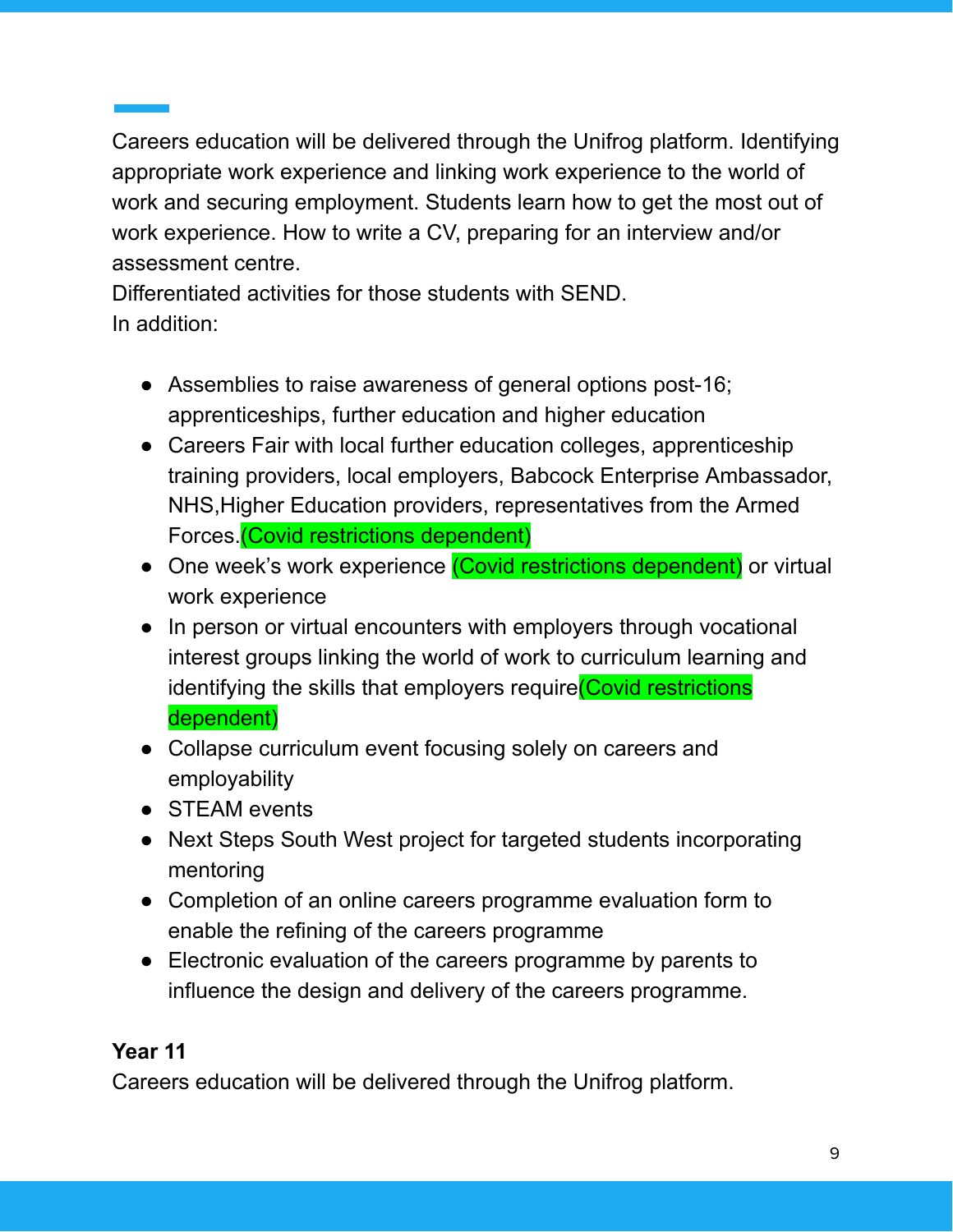This will include information on progression routes to both further and higher education, apprenticeships, writing CV's and covering letters. Encounters with employers through vocational interest groups linking the world of work to curriculum learning and identifying the skills that employers require. (Covid restrictions dependent).

Differentiated activities for those students with SEND, including a careers fair specifically for students with an EHCP.

In addition:

- Assemblies to raise awareness of general options post-16; apprenticeships, T Levels, further education and higher education
- Careers Fair with local further education colleges, apprenticeship training providers, local employers, Babcock Enterprise Ambassador, NHS,Higher Education providers, representatives from the Armed Forces.(Covid restrictions dependent)
- Encounters with employers through vocational interest groups linking the world of work to curriculum learning and identifying the skills that employers require (Covid restrictions dependent)
- Collapse curriculum event focusing on meeting employers (Covid restrictions dependent)
- 1:1 careers advice and quidance interview
- Careers Google classroom highlighting college open days, apprenticeship opportunities, occupational area focus information
- STEAM events (Covid restrictions dependent)
- Next Steps South West project for targeted students choosing the right level 3 options, STEAM events, Royal Marines recruitment day, revision school at Marjon, inhouse revision sessions and study skills.(Covid restrictions dependent).
- Completion of an online careers programme evaluation form to enable the refining of the careers programme
- Electronic evaluation of the careers programme by parents to influence the design and delivery of the careers programme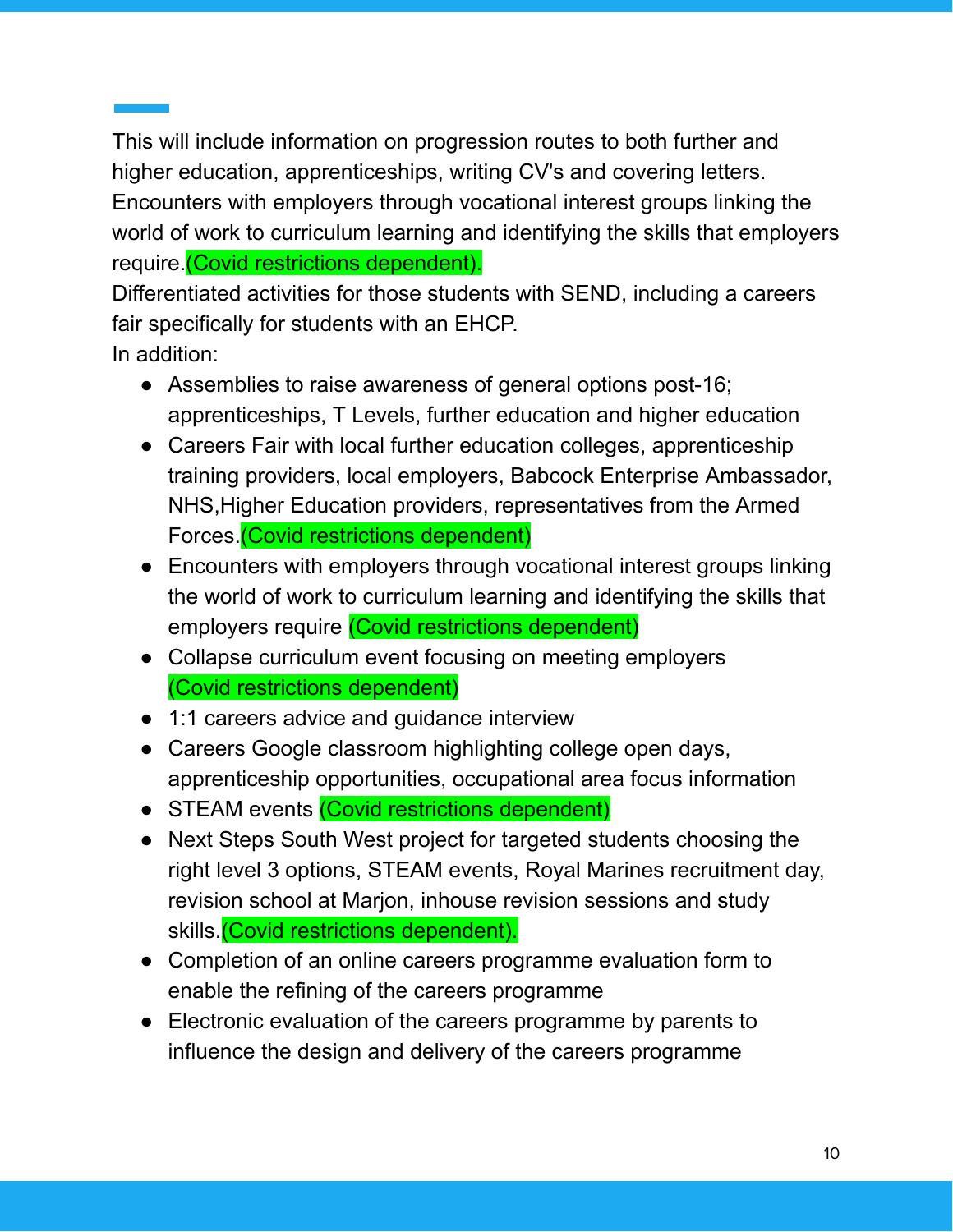● Intended destination information collected to inform the careers programme.

## **Year 12**

Careers education will be delivered as part of the wider curriculum programme. This will include information on progression routes to both further and higher education, apprenticeships, writing CV's and covering letters. Preparation for interviews and mock interviews Encounters with employers through vocational interest groups linking the world of work to curriculum learning and identifying the skills that employers require.

Differentiated activities for those students with SEND. In addition:

- Careers Fair with local further education colleges, apprenticeship training providers, local employers, Babcock Enterprise Ambassador, NHS,Higher Education providers, representatives from the Armed Forces. (Covid restrictions dependent)
- Completion of an online careers programme evaluation form to enable the refining of the careers programme
- 1:1 careers advice and quidance interviews offered to 6th form students who are making a transition
- Careers Google classroom highlighting local University open days, apprenticeship opportunities, occupational area focus information
- Wider Curriculum range of activities exploring career ideas, the completion of personal quizzes for students to identify achievements, recognise their own skills and abilities, links to researching key websites to make sense of options in HE, and support to research and find Higher and Degree Level Apprenticeships. This will largely be delivered through the Unifrog platform
- Encounters with Alumni to discuss career routes, gap years, life at university etc. (Covid restrictions dependent)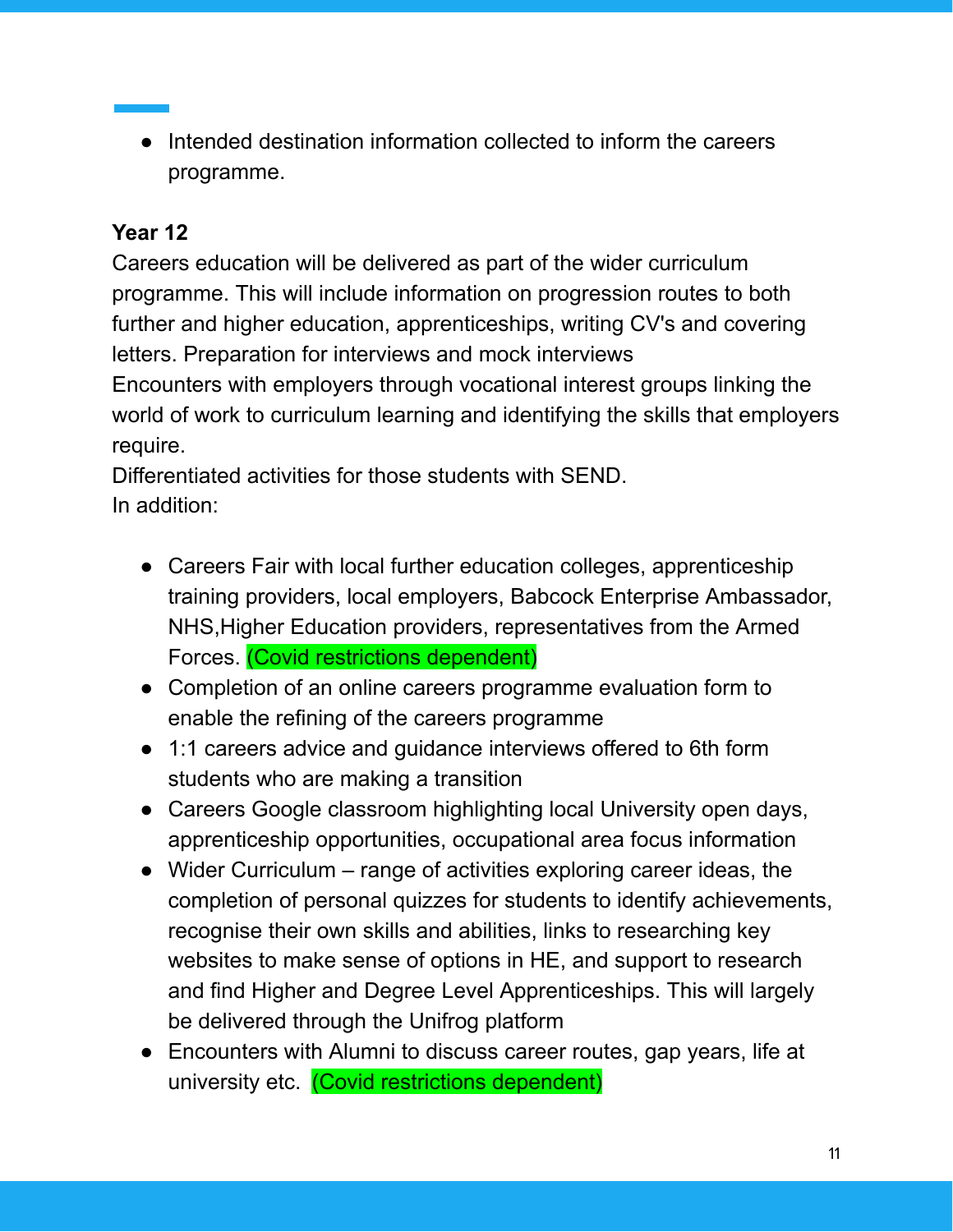- Enterprise Adviser from Babcock, Richard Balckmore, various talks, activities and assemblies. (Covid restrictions dependent)
- Intensive support for students deciding on University choices and personal statements for the UCAS process
- Visits from the armed forces highlighting technical and officer entry pathways
- Work experience for year 12 students. Covid restrictions dependent).
- Next Step South West project for targeted students: E-Me online mentoring, travel card funding, parent and carers evening, finance and funding in relation to Higher Education, 6th form trip to the UCAS event in Exeter, media master class at City College Plymouth, Covid restrictions dependent)
- STEAM events (Covid restrictions dependent)
- Intended destination information collected to inform the careers programme.

## **Year 13**

Careers education will be delivered as part of the wider curriculum programme. This will include information on progression routes to both further and higher education, apprenticeships, writing CV's and covering letters.

Differentiated activities for those students with SEND.

In addition:

- Careers Fair with local further education colleges, apprenticeship training providers, local employers, Babcock Enterprise Ambassador, NHS,Higher Education providers, representatives from the Armed Forces.(Covid restrictions dependent)
- $\bullet$  Wider Curriculum a range of activities exploring career ideas, the completion of personal quizzes for students to identify achievements, recognising their own skills and abilities, support to research key websites to make sense of options in HE. In addition support to research and find Higher and Degree Level Apprenticeships. This will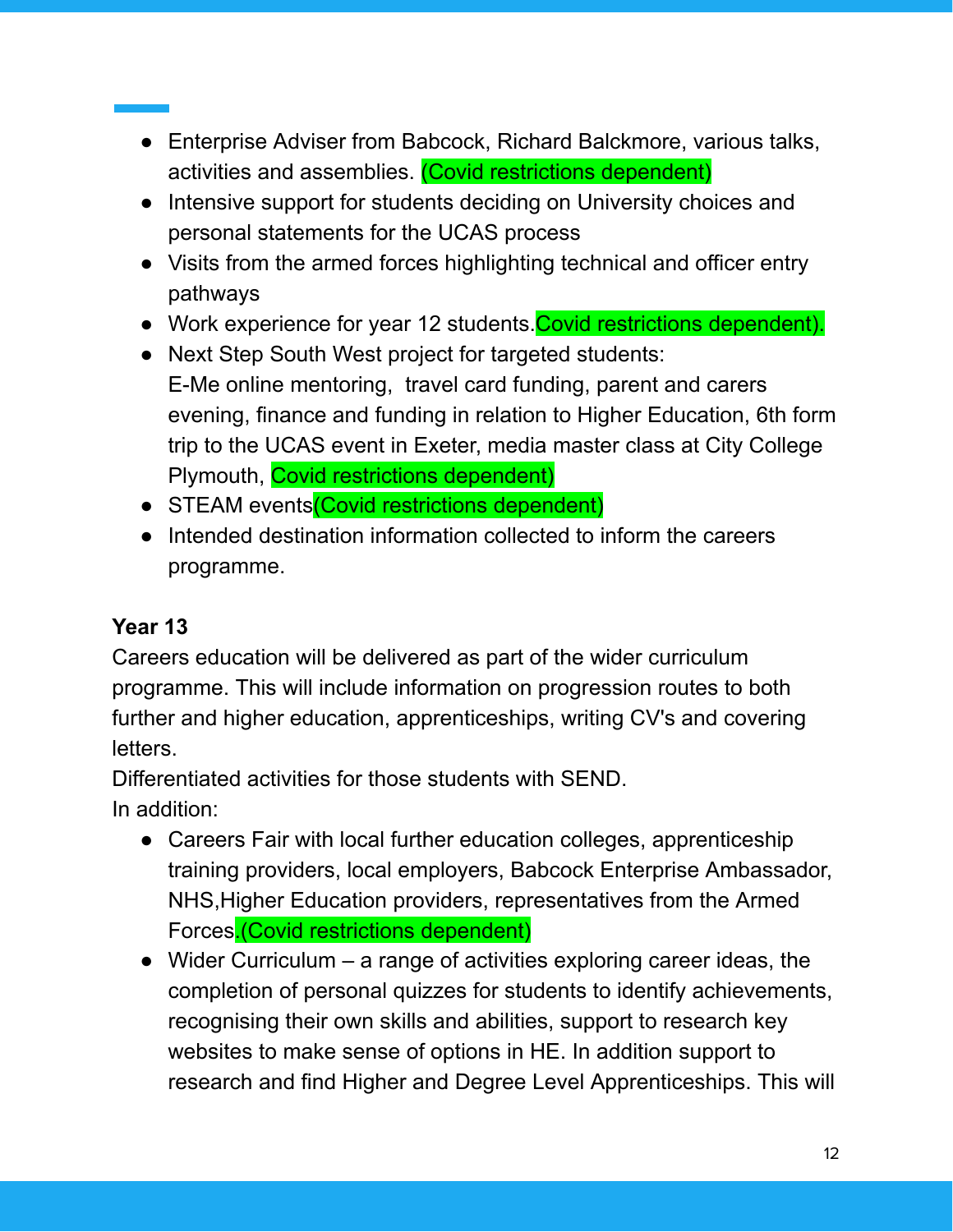be delivered through the Unifrog platform, group sessions and 1:1 support. Visits from the armed forces highlighting technical and officer entry pathways

- Next Step South West progression into HE, travel card funding, parent and carers evening. (Covid restrictions dependent)
- Encounters with employers through vocational interest groups linking the world of work to curriculum learning and identifying the skills that employers require. (Covid restrictions dependent)
- Completion of an online careers programme evaluation form to enable the refining of the careers programme
- Offer to students of 1:1 careers advice and quidance interviews offered to 6th form students
- Careers Google classroom highlighting local University open days, apprenticeship opportunities, occupational area focus information
- Encounters with Alumni to discuss career routes, gap years, life at university etc. (Covid restrictions dependent)
- Intensive support around the UCAS process
- STEAM events (Covid restrictions dependent)
- Intended destination information collected to inform the careers programme.

#### **6. Parents and carers**

Parents and carers remain the biggest influence on our students in terms of student's progression. Parents and carers are informed and supported to help the students to explore and research their options, make decisions and manage their career development.

This will be achieved by:

• The careers, employability and enterprise designated section on the school website includes information about education and training opportunities available to the students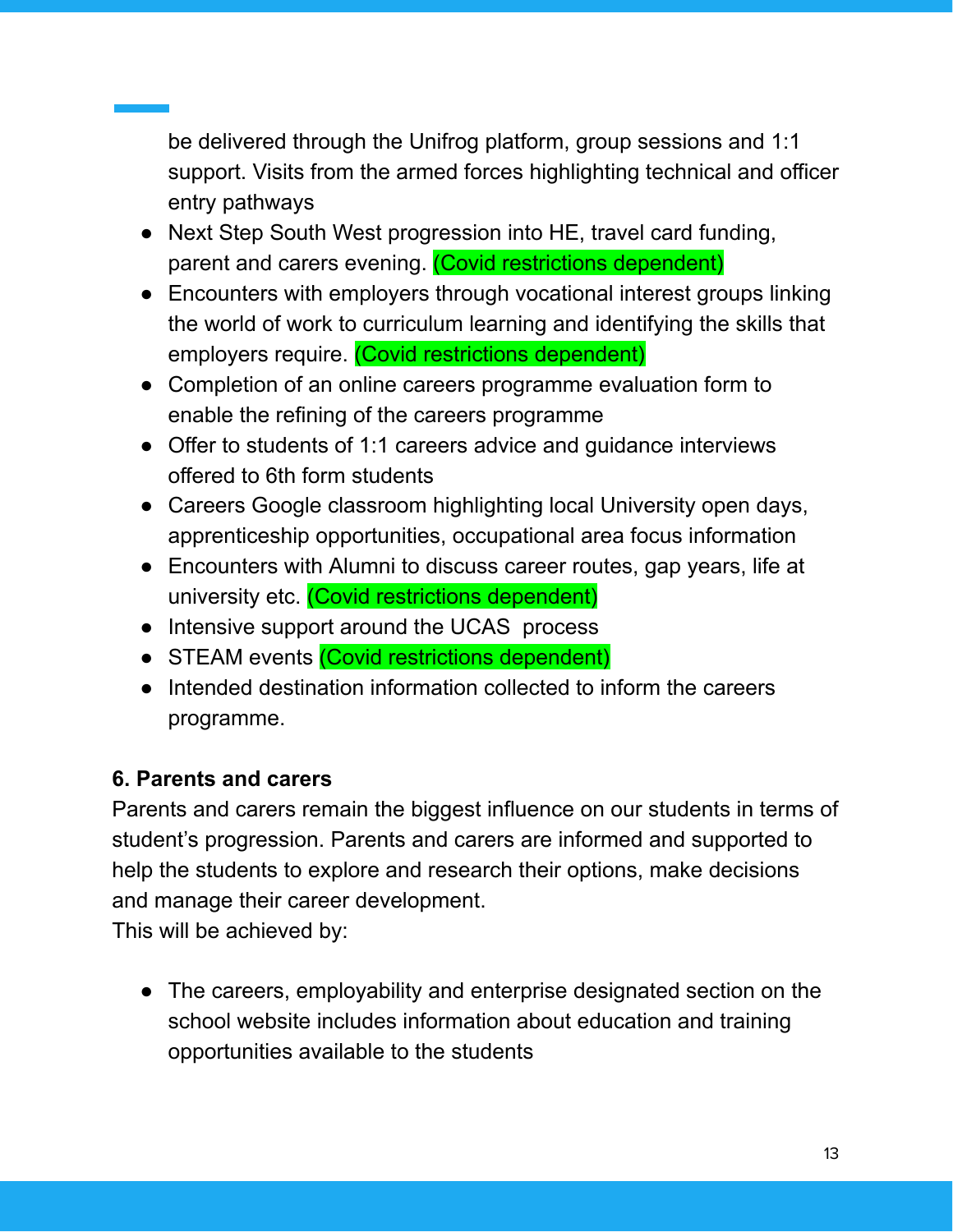- Regular updates in the school newsletter, school tweets, school website news
- The careers and employability manager will be available at parents evenings, open evenings, meetings arranged through the Heads of Year and contact through the school email. (Covid restrictions dependent)
- The careers programme will be evaluated through an electronic questionnaire where feedback will help to shape the careers programme moving forward
- Parents and carers will also have the opportunity to meet with the Enterprise Adviser and other employers at various times throughout the student's time at Stoke Damerel.(Covid restrictions dependent)
- National Careers Service careers advisers available at parents evenings to provide careers advice for parents to support them in their aspirations. (Covid restrictions dependent).

#### **7. Employers, guest speakers and alumni visitors-**

#### (Covid restrictions dependent)

This is key to the success of the careers programme ensuring that students get the opportunity to meet ex students, employers and employees from a variety of backgrounds to inspire and widen students' understanding of the world of work.

This will be achieved by:

- The careers and employability manager will ensure that visitors to the school are aware why they are visiting and how their visit fits into the careers programme (Covid restrictions dependent)
- Visitors will be asked to complete an evaluation at the end of their visit so that we can effectively use our visitors to inspire our young people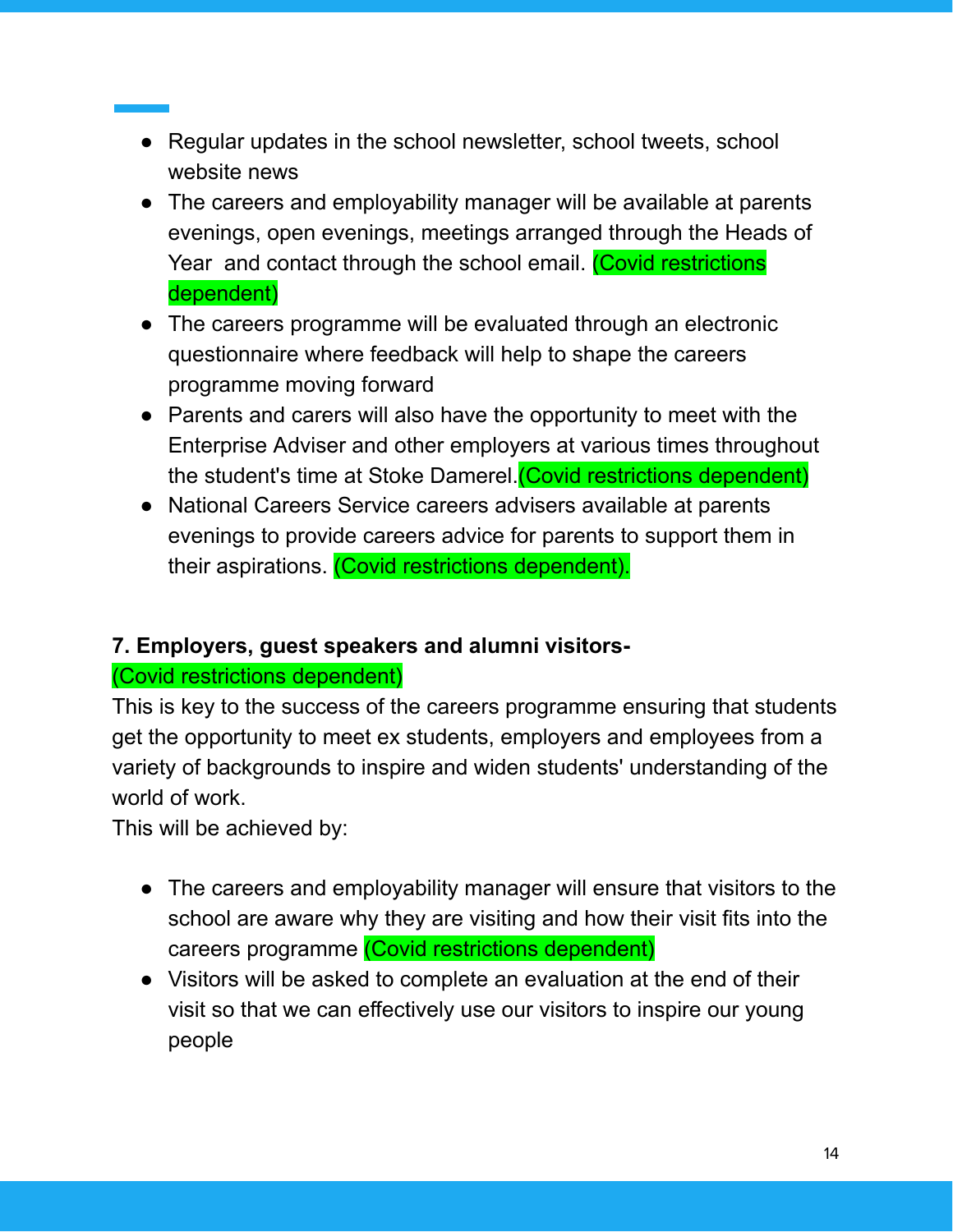• Employers will be asked for their input into our careers programme so that we can ensure that students leaving have the skills that employers are seeking

## **8. Evaluation and review of the careers programme**

The SLT link and the Careers and Employability Manager will review the careers programme using feedback from all stakeholders and adapt the programme to meet the needs of the students. The careers programme will also be mapped to the Gatsby standards using the compass tool from the Careers and Enterprise Company.

In addition:

- Students will complete the electronic questionnaires at the end of each academic year so that the information can shape the following year's careers programme
- Parents will be asked to complete an electronic questionnaire at the end of each academic year
- Employers will be asked to complete an electronic questionnaire to help shape the careers programme
- Teachers will be asked to reflect on how to further embed careers into the curriculum and further develop employer links.

## **9. Resources**

Stoke Damerel Community College will provide resources for the successful implementation of this policy through securing:

- An annual budget to cover internal needs, CPD training opportunities and commissioning of external sources
- Adequate staffing
- Student and staff access to information both electronic and hardcopy
- Designated space for individuals, groups and research sessions

## **10. Partnership**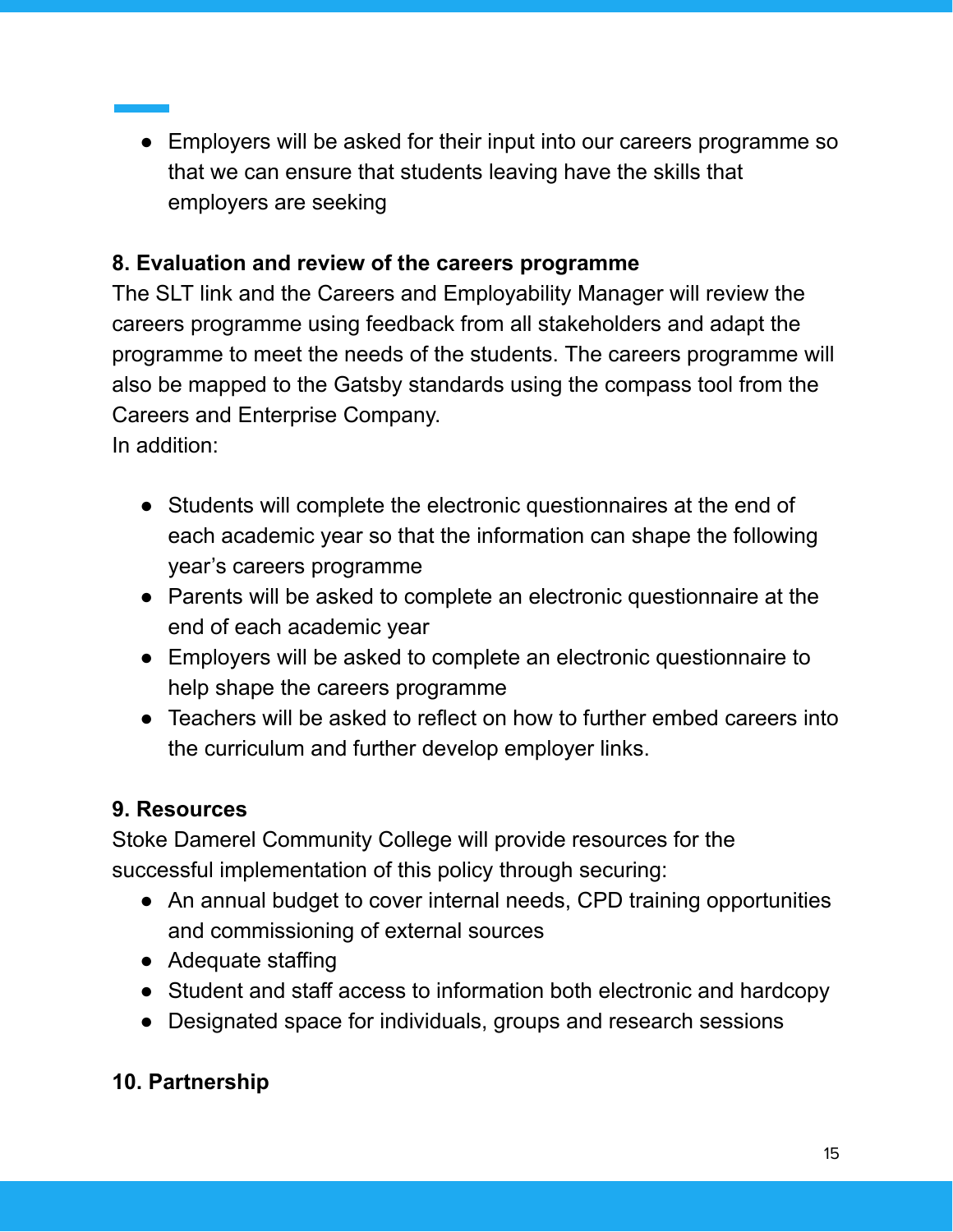The policy recognises the range of partners that support the CEIAG offer within Stoke Damerel Community College.

Which include:

- External providers commissioned by the LEA to carry out transition support for students with additional needs
- Next steps south-west to work to raise aspirations, achievement and awareness of higher-level apprenticeships in higher education delivered through targeted program
- Work with the careers and enterprise company to support engagements with employers
- The Enterprise Adviser from Babcock
- Liaison with post-16 providers and higher education institutions
- Local authority, employers and training providers
- Parents and carers

## **11. Approvals and review**

This policy is reviewed annually in discussion with staff and external partners and key priorities for action will be identified and included in the school improvement plan.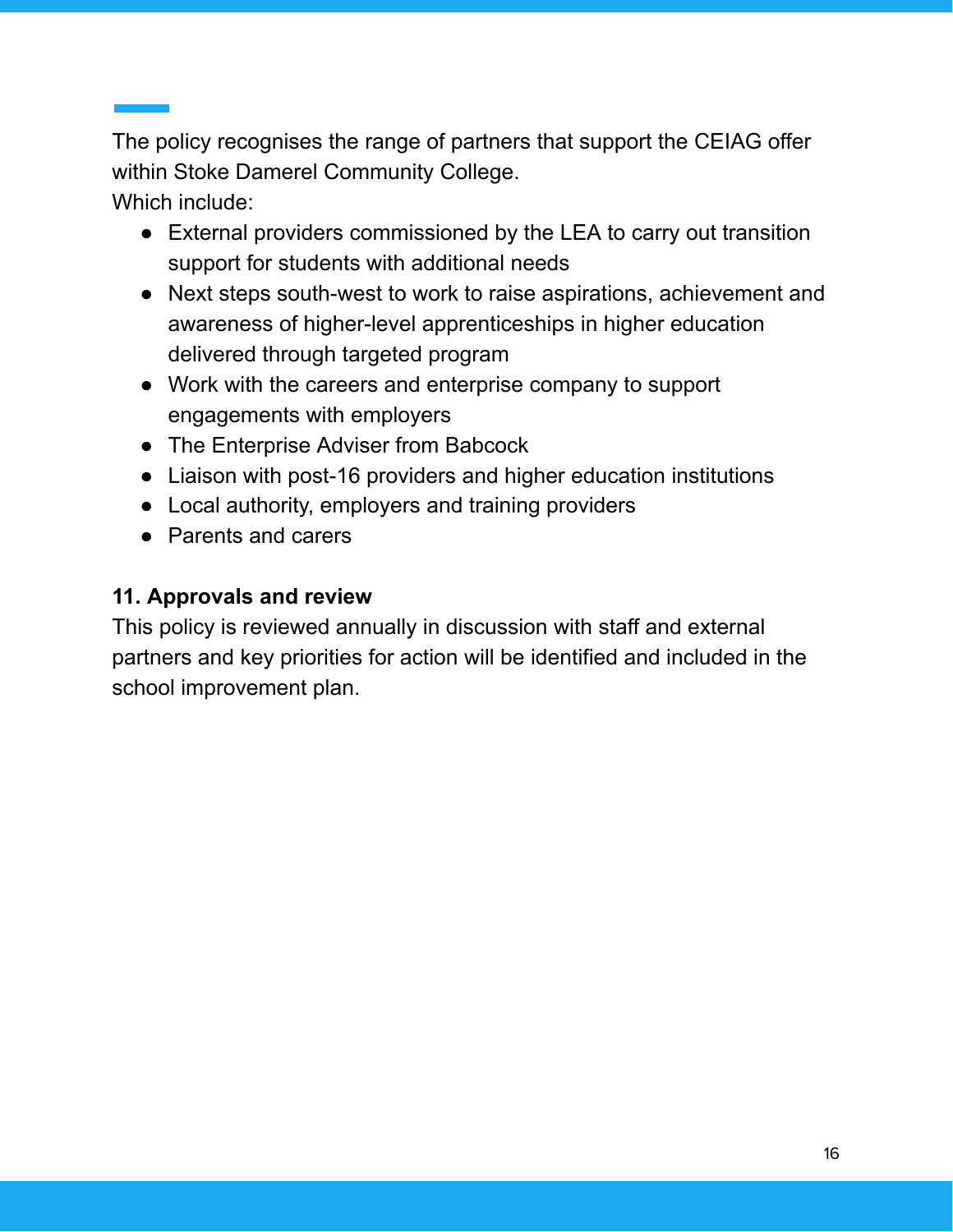## **12. Mapping against the Gatsby Standards**

 $\sim 10^{11}$  m  $^{-1}$  .

| <b>Activity</b>                                                                                                                                                                                                                                    | <b>Year Groups</b>               | <b>Who delivers</b>                                                                                                                                              | <b>When</b>                      | <b>Gatsby</b><br><b>Standard</b> |
|----------------------------------------------------------------------------------------------------------------------------------------------------------------------------------------------------------------------------------------------------|----------------------------------|------------------------------------------------------------------------------------------------------------------------------------------------------------------|----------------------------------|----------------------------------|
| <b>Next Steps South West</b><br>Assembly's and<br>workshops highlighting<br><b>HE and Apprenticeship</b><br>routes                                                                                                                                 | Year<br>9,10,11,12,13.           | <b>Next Step South West-</b><br><b>Guest speakers from</b><br>FE and HE.                                                                                         | <b>Throughout</b><br>the year    | 1,3,7                            |
| <b>Assembly</b><br>- who the careers team<br>are, their roles.                                                                                                                                                                                     | Year 7, 8, 9,<br>19, 11, 12, 13. | <b>Careers &amp;</b><br><b>Employability</b><br>Manager.                                                                                                         | <b>Autumn</b><br>term            | 1                                |
| <b>Unifrog- introduction to</b><br>the web pages                                                                                                                                                                                                   | Year 7, 8, 9,<br>10, 11,         | <b>Assemblies- Careers &amp; Autumn</b><br><b>Employability</b><br>manager.                                                                                      | <b>Term</b>                      | 1, 4                             |
| <b>Employees/employers</b><br>including ex students-<br>visit the school to<br>discuss their career<br>path.<br><b>Format to include 30</b><br>mins-1 hour sessions<br>with small groups,<br>assemblies, etc.<br>(Covid restrictions<br>dependent) | Year 7, 8, 9,<br>10, 11, 12      | <b>Careers &amp;</b><br>Employability manager the year.<br>to organise the<br>speakers. Tutors to<br>identify appropriate<br>students to attend the<br>sessions. | Throughout $\vert 2, 4, 5 \vert$ |                                  |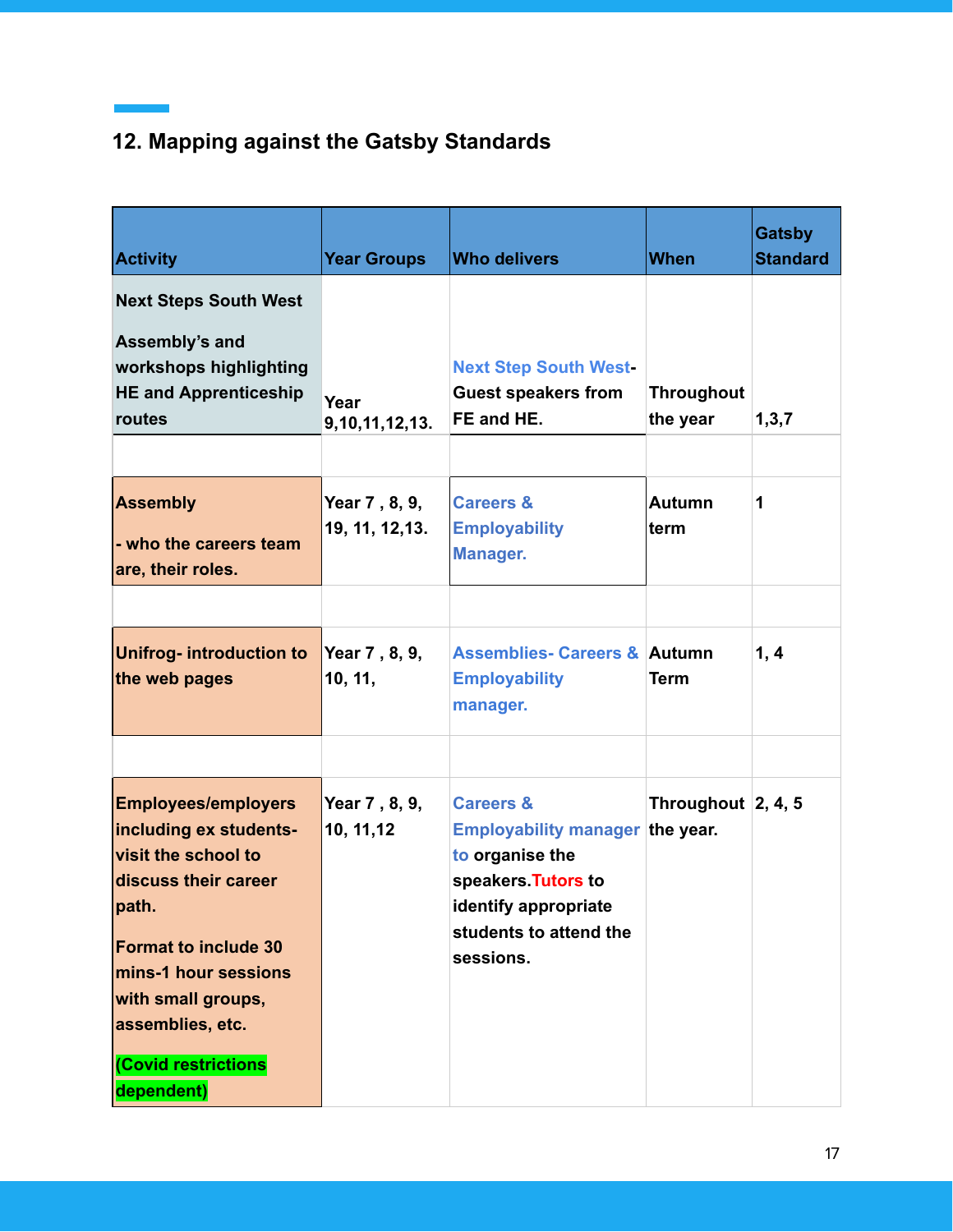| <b>Employers/ employees</b>             | Year 7, 8, 9, | <b>Careers &amp;</b>                        | Throughout $\vert 2, 4, 5 \vert$ |  |
|-----------------------------------------|---------------|---------------------------------------------|----------------------------------|--|
| to work with subject                    | 19, 11,       | <b>Employability manager</b>                | the year                         |  |
| teacher to integrate real               |               | to organise the                             |                                  |  |
| life situations into the                |               | speakers. Subject                           |                                  |  |
| subject learning.                       |               | teachers to work with                       |                                  |  |
| <b>Covid restrictions</b><br>dependent) |               | identified employees/<br>employers to embed |                                  |  |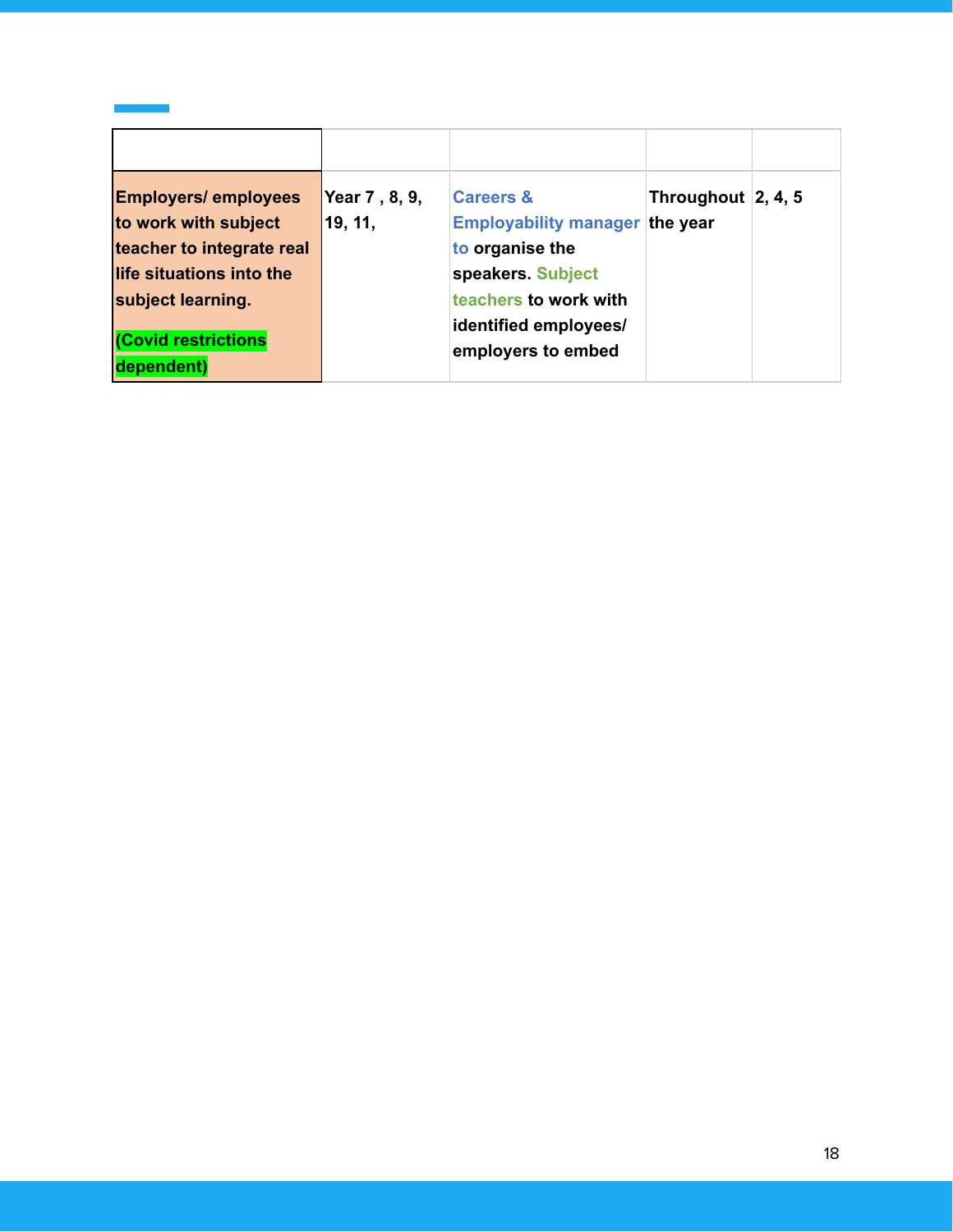|                                                                                                                                                                                                                                                                                                                                                    |                                                                                                                         | careers into the<br>curriculum.                                                            |                          |      |
|----------------------------------------------------------------------------------------------------------------------------------------------------------------------------------------------------------------------------------------------------------------------------------------------------------------------------------------------------|-------------------------------------------------------------------------------------------------------------------------|--------------------------------------------------------------------------------------------|--------------------------|------|
|                                                                                                                                                                                                                                                                                                                                                    |                                                                                                                         |                                                                                            |                          |      |
| <b>Careers in PSHE to</b><br>include:<br>-Strengths, interests,<br>skills and qualities. Yr 7,<br>-Learning and work<br>options.<br>-Types of work.<br>-Personal qualities<br>employers see as<br>important.<br>-Job applications, CV's<br>and covering letters.<br>-Choosing options.<br>-Identifying entry<br>requirements for<br>specific jobs. | Year 7, 8, 9,<br>10, 11<br>(Students will<br>cover different<br>career lessons<br>according to<br>their year<br>group). | <b>Teachers with the</b><br>support of the Careers<br>and Employability<br><b>Manager.</b> | Spring term 1, 3         |      |
|                                                                                                                                                                                                                                                                                                                                                    |                                                                                                                         |                                                                                            |                          |      |
| <b>Evaluation</b><br>questionnaire at the end<br>of each academic year<br>asking for student<br>suggestions to improve<br>the careers programme.                                                                                                                                                                                                   | Years 7, 8, 9,<br>10, 11, 12.                                                                                           | <b>Careers and</b><br><b>Employability</b><br><b>Manager.</b>                              | End of<br>summer<br>term | 1, 3 |
|                                                                                                                                                                                                                                                                                                                                                    |                                                                                                                         |                                                                                            |                          |      |

 $\mathcal{L}^{\text{max}}_{\text{max}}$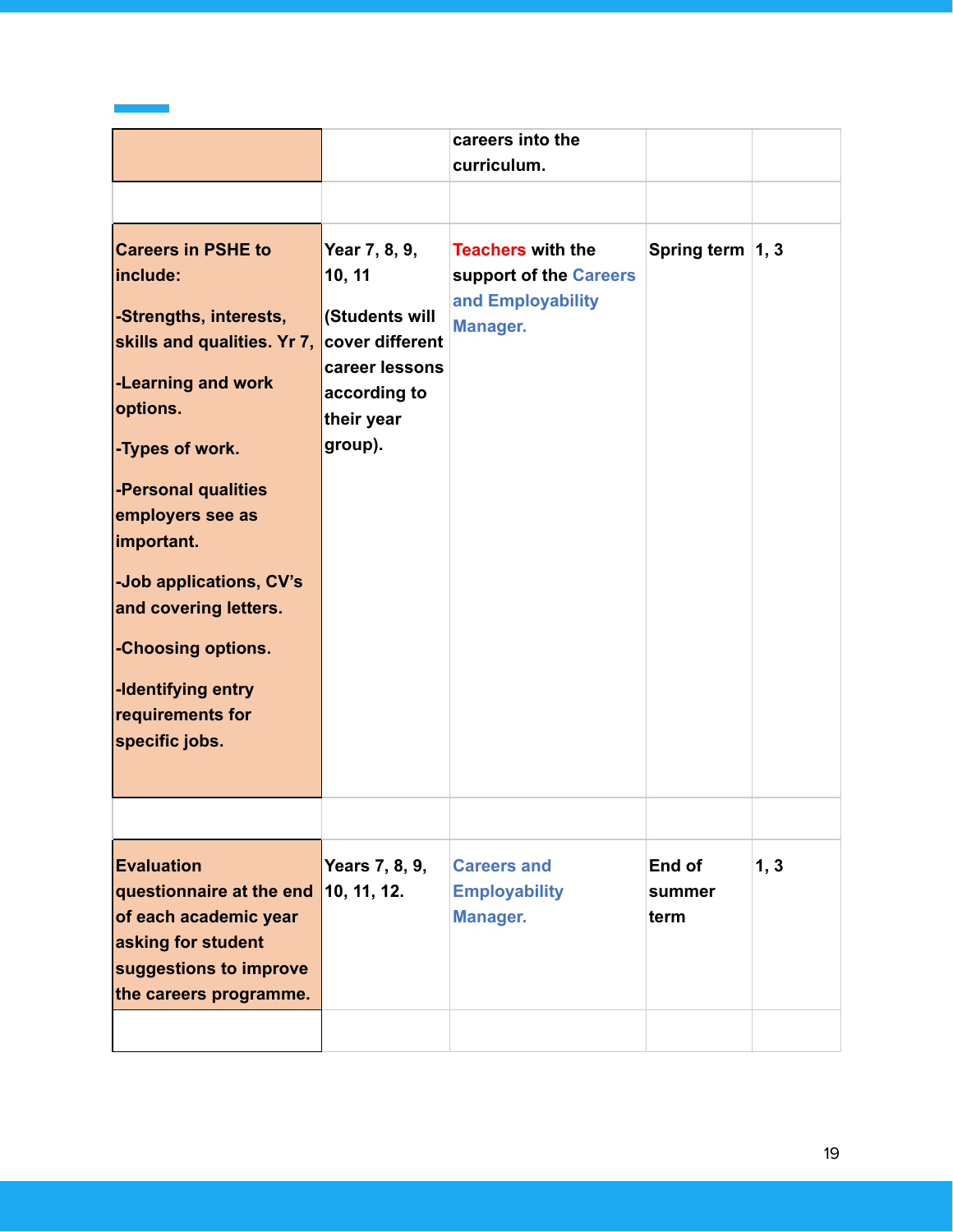| <b>Evaluation</b><br>questionnaires for<br>young people teaching<br>staff, employers,<br>visitors, parents.                                                                                                                                                                                 | Years 7, 8, 9,<br>10, 11, 12. | <b>Careers and</b><br><b>Employability</b><br><b>Manager.</b>                                                                       | Throughout $ 1, 3 $<br>the year as<br>and when<br><b>students</b><br>participate<br>in the<br>sessions. |            |
|---------------------------------------------------------------------------------------------------------------------------------------------------------------------------------------------------------------------------------------------------------------------------------------------|-------------------------------|-------------------------------------------------------------------------------------------------------------------------------------|---------------------------------------------------------------------------------------------------------|------------|
|                                                                                                                                                                                                                                                                                             |                               |                                                                                                                                     |                                                                                                         |            |
| <b>Work experience</b><br>(Covid restrictions<br>dependent)                                                                                                                                                                                                                                 | Years 10 and<br>12.           | <b>Careers and</b><br><b>Employability Team.</b>                                                                                    | <b>Summer</b><br>term                                                                                   | 1, 3, 5, 6 |
|                                                                                                                                                                                                                                                                                             |                               |                                                                                                                                     |                                                                                                         |            |
|                                                                                                                                                                                                                                                                                             |                               |                                                                                                                                     |                                                                                                         |            |
| <b>Opportunities for one to</b><br>one impartial careers<br>guidance at points of<br>transition.<br>(All students in year 11).                                                                                                                                                              | Year 8, 11, 12<br>or 13       | <b>Careers &amp;</b><br><b>Employability</b><br><b>Manager.</b>                                                                     | <b>Autumn</b><br><b>Term</b>                                                                            | 3,8        |
| <b>Build Plymouth-Pop up</b><br><b>Job shop at Plymouth</b><br><b>Guildhall on</b><br><b>Wednesdays and</b><br>Fridays 10-12 to meet<br>local employers and<br>approved trainers who<br>are looking to recruit<br>young people for<br>apprenticeships.<br>(Covid restrictions<br>dependent) | Years 11, 12,<br>13           | <b>Careers and</b><br><b>Employability Manager term and</b><br>tutors and HOY to<br>support in identifying<br>appropriate students. | <b>Autumn</b><br><b>Summer</b><br>term                                                                  | 2, 5, 7    |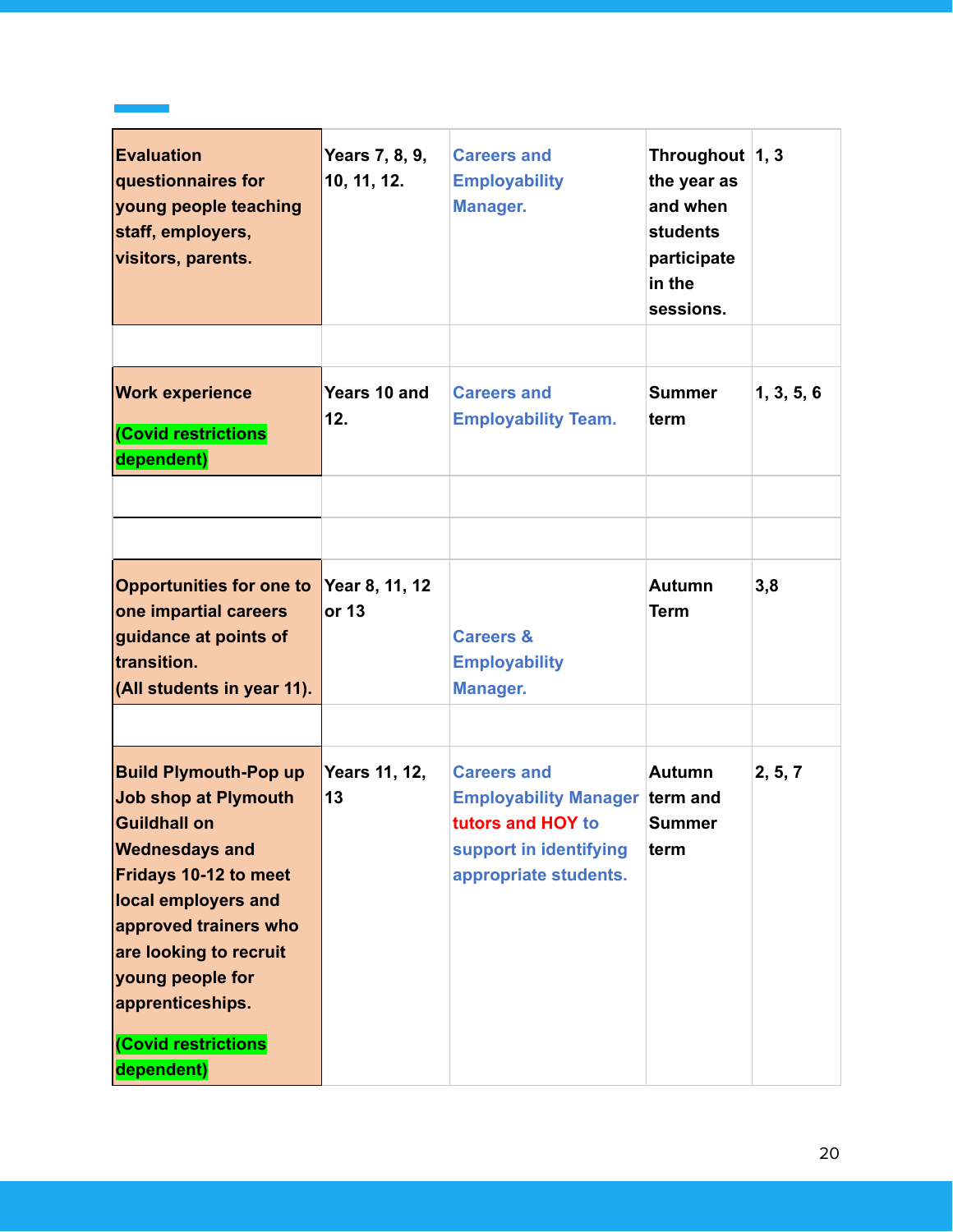| <b>Careers Fair Employers,</b><br><b>Approved Trainers, FE</b><br>colleges, UTC, Scott<br><b>College</b><br>(Covid restrictions<br>dependent)                              | <b>Years 10, 11,</b><br>12  | <b>Careers and</b><br><b>Employability</b><br><b>Manager/ training</b><br>providers and<br>employers.                      | Spring term $\vert$ 1, 2, 7,        |         |
|----------------------------------------------------------------------------------------------------------------------------------------------------------------------------|-----------------------------|----------------------------------------------------------------------------------------------------------------------------|-------------------------------------|---------|
|                                                                                                                                                                            |                             |                                                                                                                            |                                     |         |
| <b>Guest speakers during</b><br>assemblies from<br><b>Approved Trainers</b><br>about local companies<br>who offer<br>apprenticeships.<br>(Covid restrictions<br>dependent) | Year 10, 11, 12 Careers and | <b>Employability Manager term,</b>                                                                                         | <b>Winter</b><br><b>Spring term</b> | 2, 5, 7 |
|                                                                                                                                                                            |                             |                                                                                                                            |                                     |         |
| <b>Group sessions for</b><br>students interested in<br>apprenticeships in<br>particular occupational<br>lareas.<br>(Covid restrictions<br>dependent)                       | <b>Years 11, 12</b>         | <b>Careers and</b><br>employability<br>manager, guest<br>speakers, employers,<br>approved trainers.                        | Spring term   1, 2, 3, 5,           | 7       |
|                                                                                                                                                                            |                             |                                                                                                                            |                                     |         |
| <b>Group sessions with</b><br><b>identified students. How</b><br>to complete an<br>application form and<br>covering letter.                                                | Year 11, 12                 | <b>Careers and</b><br><b>Employability Manager term</b><br>supported by Tutors<br>who correctly<br>identification students | <b>Autumn</b>                       | 4,      |
|                                                                                                                                                                            |                             |                                                                                                                            |                                     |         |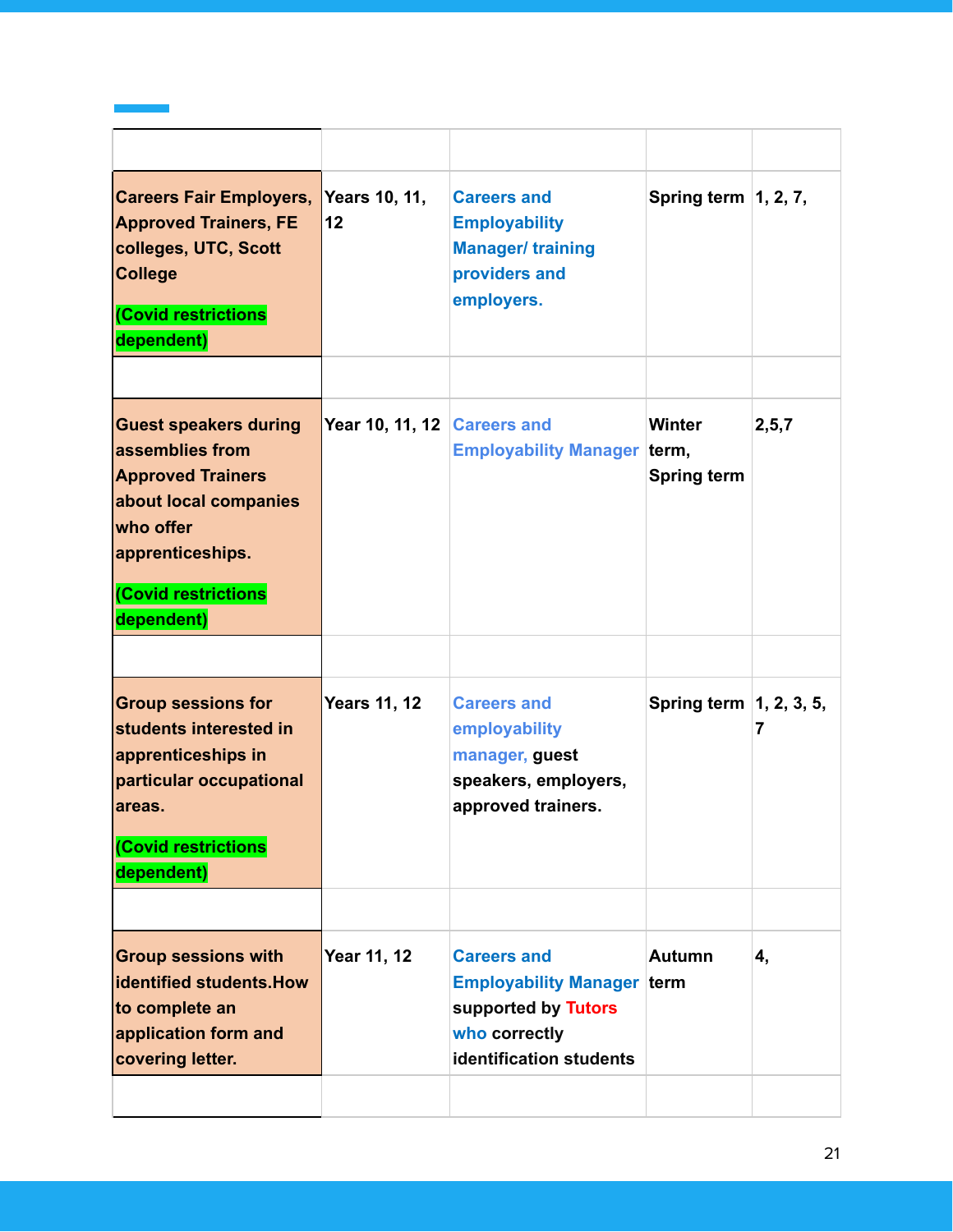|                                 | applying for work or<br>an apprenticeships                                                                                                                  |                                 |  |
|---------------------------------|-------------------------------------------------------------------------------------------------------------------------------------------------------------|---------------------------------|--|
| Years 11, 12,<br>13             | <b>Careers and</b><br><b>Employability Manager</b><br>and employers. With<br>the support of the<br>sixth form staff to<br>coordinate student<br>attendance. | Spring term 1, 5<br>As required |  |
|                                 | <b>Employability Manager</b><br>and employers. With<br>the support of the<br>sixth form staff to<br>coordinate student<br>attendance.                       | As required $ 1, 5$             |  |
| Year 7, 8,<br>9, 10, 11, 12, 13 | Google classroom                                                                                                                                            | Spring term 1, 2                |  |
| Year <sub>8</sub>               | <b>PSHE delivered by</b><br>tutors, supported by<br>the Careers and<br><b>Employability Manager</b><br><b>Google Classroom</b>                              | Spring term $\vert$ 1, 3, 4     |  |
|                                 |                                                                                                                                                             | Year 11, 12, 13 Careers and     |  |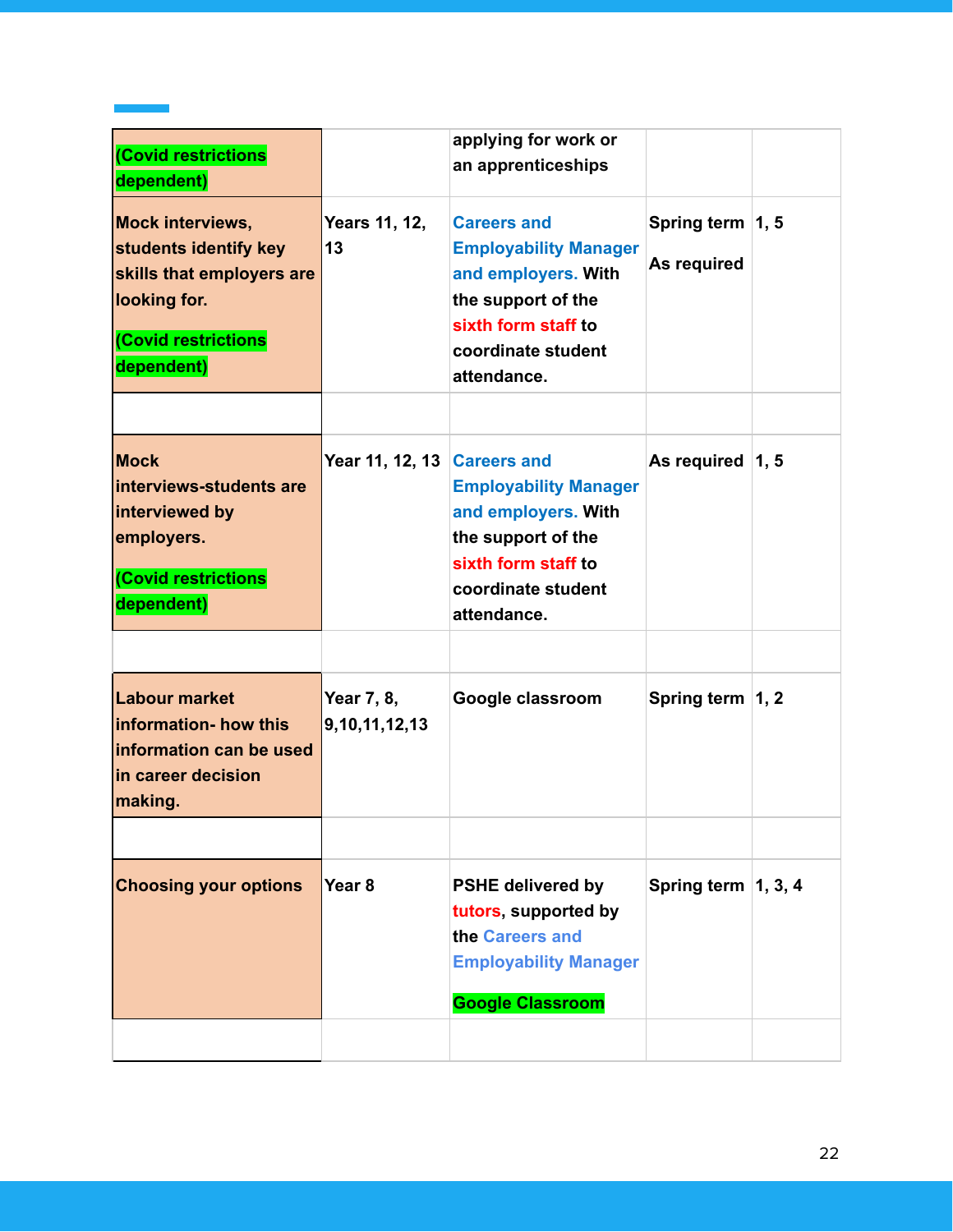| <b>Year 8 options</b><br>assembly- how to select<br>subjects for options.                                                                                                                                     | Year <sub>8</sub>    | HOY during assembly, Spring term  1                                                                                                                                                             |                                     |      |
|---------------------------------------------------------------------------------------------------------------------------------------------------------------------------------------------------------------|----------------------|-------------------------------------------------------------------------------------------------------------------------------------------------------------------------------------------------|-------------------------------------|------|
| Year 8 options evening-<br>parents and students<br>are able to talk to<br>subject teams about the<br><b>GCSE/BTEC course that</b><br>is provided.<br>(Covid restrictions<br>dependent)                        | Year <sub>8</sub>    | HOY, teaching staff,<br><b>Careers and</b><br><b>Employability</b><br><b>Manager.</b>                                                                                                           | <b>Spring</b><br><b>Term</b>        | 1, 4 |
| <b>Talk by Director of Sixth</b><br>Form                                                                                                                                                                      | Year 8, 9, 10,<br>11 | <b>Talk by Director of</b><br><b>Sixth Form during</b><br>assembly covering:<br><b>Choices at KS4 and</b><br>how these affect Level<br>3 options choices and<br>University.                     | Spring term $\vert$ 1, 3, 4         |      |
| Options discussion with Year 8, 9, 10,<br><b>SEND students and their</b> 11, 12, 13<br>parents during their<br><b>Annual Review meeting,</b><br>at points of transition.<br>(Covid restrictions<br>dependent) |                      | <b>Careers and</b><br><b>Employability Manager the year</b><br>working closely with<br>the LA and their<br>representatives on the<br>transitions contract.<br>(Covid restrictions<br>dependent) | Throughout $\vert 1, 2, 4, 8 \vert$ |      |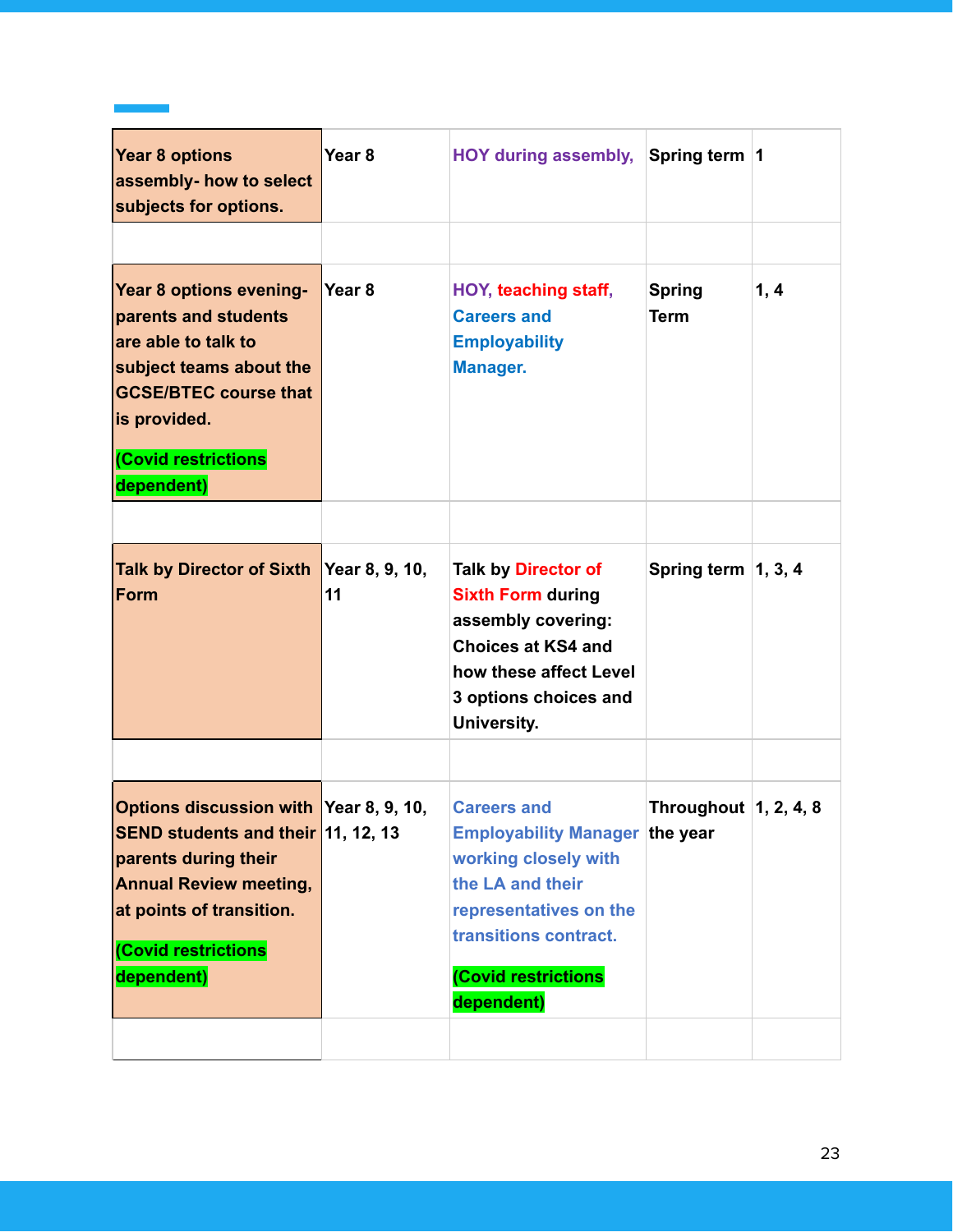| <b>Big Bang</b><br>preparation-workshop to<br>highlight what will be<br>happening at the Big<br><b>Bang Fair.</b><br>(Covid restrictions<br>dependent)                   | Year 9         | <b>STEAM cocordinator</b>                                                                                                                                                                                                                                 | <b>Summer</b><br>term | 5       |
|--------------------------------------------------------------------------------------------------------------------------------------------------------------------------|----------------|-----------------------------------------------------------------------------------------------------------------------------------------------------------------------------------------------------------------------------------------------------------|-----------------------|---------|
| <b>Big Bang Event-Science, Year 9</b><br>technology fair. Student<br>have the opportunity to<br>explore STEAM in<br>different ways.<br>(Covid restrictions<br>dependent) |                | <b>STEAM cocordinator,</b><br><b>Tutors and Gifted and</b><br>talented coordinator,<br>subject<br>teachers. Targeted<br>students-those who<br>have a particular<br>interest in STEAM<br>subjects and those<br>who are gifted and<br>talented in the STEAM | <b>Summer</b><br>term | 3, 5, 7 |
|                                                                                                                                                                          |                | subjects.                                                                                                                                                                                                                                                 |                       |         |
| <b>Visits to Universities</b><br>and or from Universities<br>(Covid restrictions<br>dependent)                                                                           | Year 8, 11, 12 | <b>Tutors to arrange</b><br>consent. Events<br>organised by Careers<br>and Employability<br>Manager. All of year 8,<br>those who are<br>considering University<br>in year 11 and<br>students in year 12.                                                  | <b>Summer</b><br>term | 7       |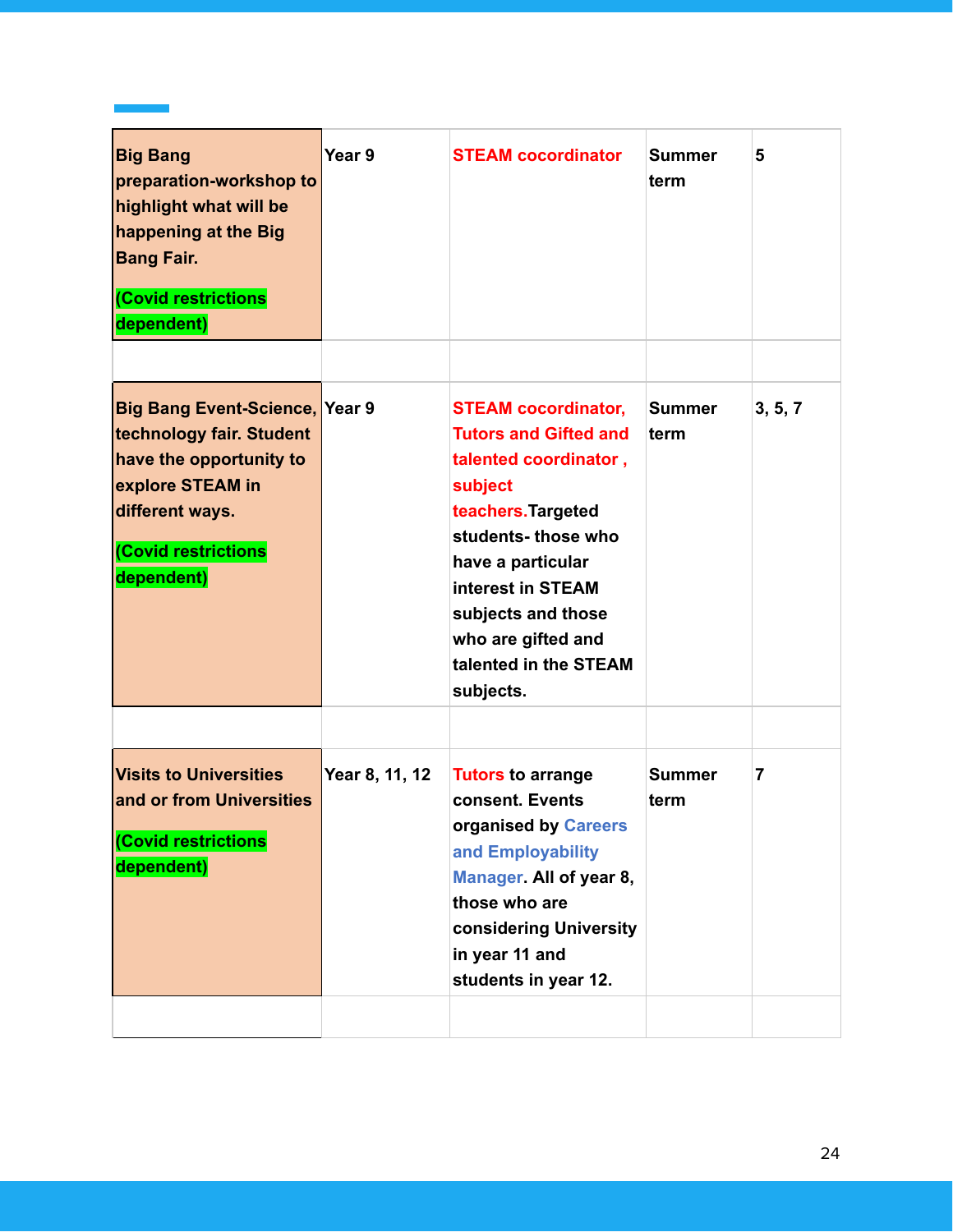| <b>Careers fair with</b><br>representatives from<br><b>Approved Trainers,</b><br><b>Scott College, UTC, FE</b><br><b>Colleges etc - Baker</b><br><b>Cause</b><br><b>Covid restrictions</b><br>dependent) | Year 8, 9, 10,<br>11, 12, 13 | <b>Careers and</b><br><b>Employability Manager</b><br>to organise                                                                               | Spring term $\vert 2,3,7 \vert$ |                |
|----------------------------------------------------------------------------------------------------------------------------------------------------------------------------------------------------------|------------------------------|-------------------------------------------------------------------------------------------------------------------------------------------------|---------------------------------|----------------|
| <b>Visit to the the Skills</b><br><b>Show (Covid restrictions</b><br>dependent)                                                                                                                          | Year 11 and 12               | <b>HOY/Tutor/Careers and</b><br><b>Employability Manager</b>                                                                                    | <b>Spring term</b>              | 2, 3, 5        |
| <b>UCAS time scales and</b><br>calendar                                                                                                                                                                  | <b>Year 12/13</b>            | <b>Wider Curriculum</b><br><b>HOY/Tutor/Careers and</b><br><b>Employability Manager</b>                                                         | <b>Autumn</b><br>term           | 1, 3, 7        |
| <b>Speaker from Plymouth</b><br><b>University/ Marjons</b><br>applying to University<br>(Covid restrictions<br>dependent)                                                                                | <b>Year 12/13</b>            | <b>HOY/Tutor/ Neat Steps</b><br><b>South West</b><br><b>Coordinator Careers</b><br>and Employability<br><b>Manager</b>                          | <b>Autumn</b><br>term           | 1, 3, 7        |
|                                                                                                                                                                                                          |                              |                                                                                                                                                 |                                 |                |
| <b>Employment after A</b><br>levels- Apprenticeship<br>talk-BAKER CLAUSE                                                                                                                                 | <b>Year 12/13</b>            | <b>Careers and</b><br><b>Employability Manager term</b><br>and Approved Trainer/<br><b>Approved Trainers</b><br>supported by 6th form<br>tutors | <b>Autumn</b>                   | $\overline{7}$ |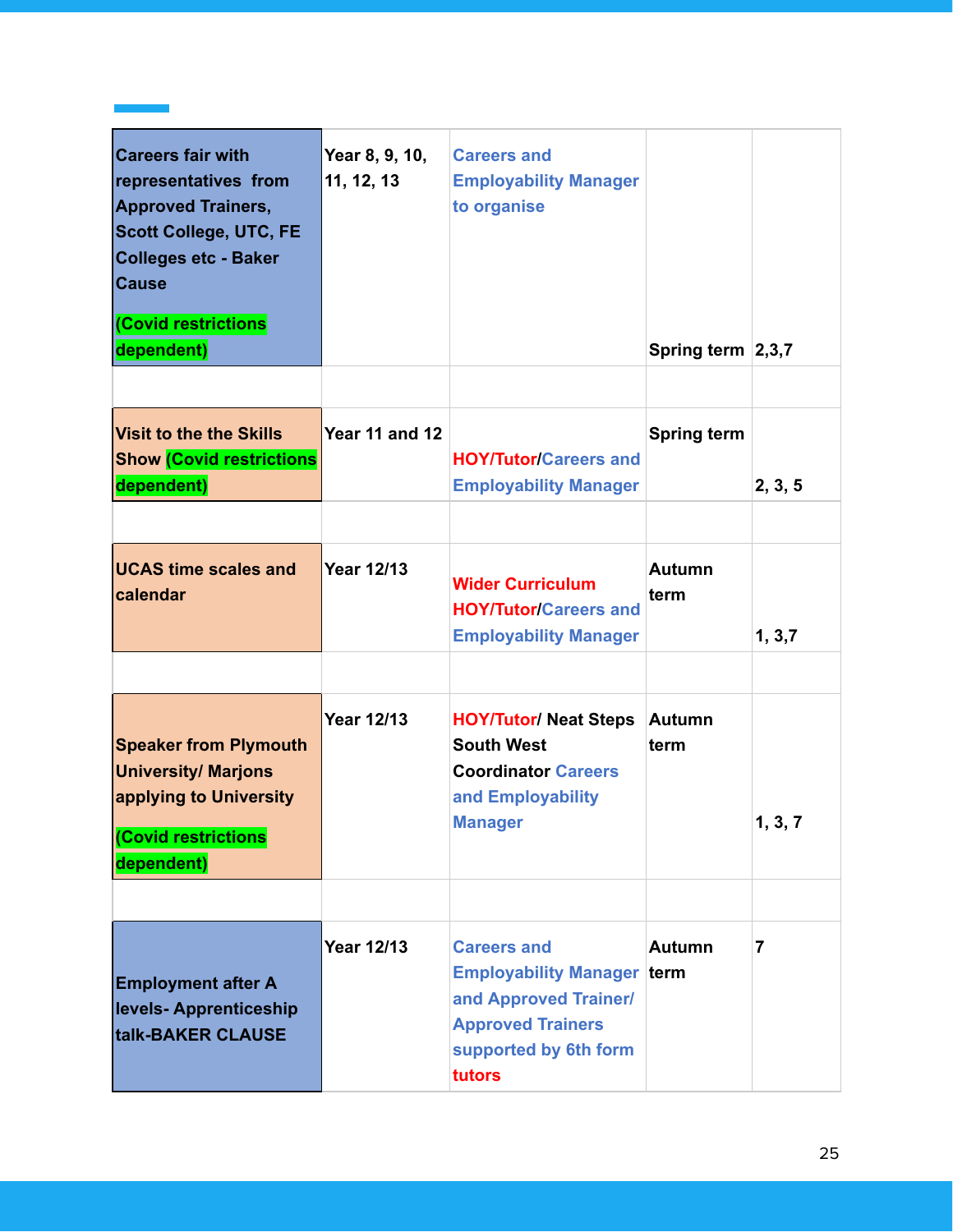| <b>Covid restrictions</b><br>dependent)                                                                                                                       |                            |                                                                                                  |               |         |
|---------------------------------------------------------------------------------------------------------------------------------------------------------------|----------------------------|--------------------------------------------------------------------------------------------------|---------------|---------|
| <b>Opportunities within the</b><br><b>Public Sector- speaker</b><br>from Plymouth City<br><b>Council</b><br>(Covid restrictions<br>dependent)                 | <b>Years 12/13</b>         | <b>Careers and</b><br><b>Employability Manager term</b><br>supported by the sixth<br>form tutors | <b>Autumn</b> | 4,5     |
| Talks by role models-<br><b>ALUMNI</b><br>(Covid restrictions<br>dependent)                                                                                   | <b>Years 12/13</b>         | <b>Careers and</b><br><b>Employability Manager term</b><br>supported by the sixth<br>form tutors | <b>Autumn</b> | 4,5     |
| Talk by role models-<br><b>Accountancy, Paralegal,</b><br><b>Psychology, Interior</b><br>design, fire service,<br>police<br>(Covid restrictions<br>dependent) | <b>Years 12/13</b>         | <b>Careers and</b><br><b>Employability Manager term</b><br>supported by the sixth<br>form tutors | Autumn        | 4, 5    |
| <b>Talk by Build Plymouth</b>                                                                                                                                 | <b>Years 11, 12</b><br>/13 | <b>Careers and</b><br><b>Employability Manager term</b>                                          | <b>Autumn</b> | 2, 4, 5 |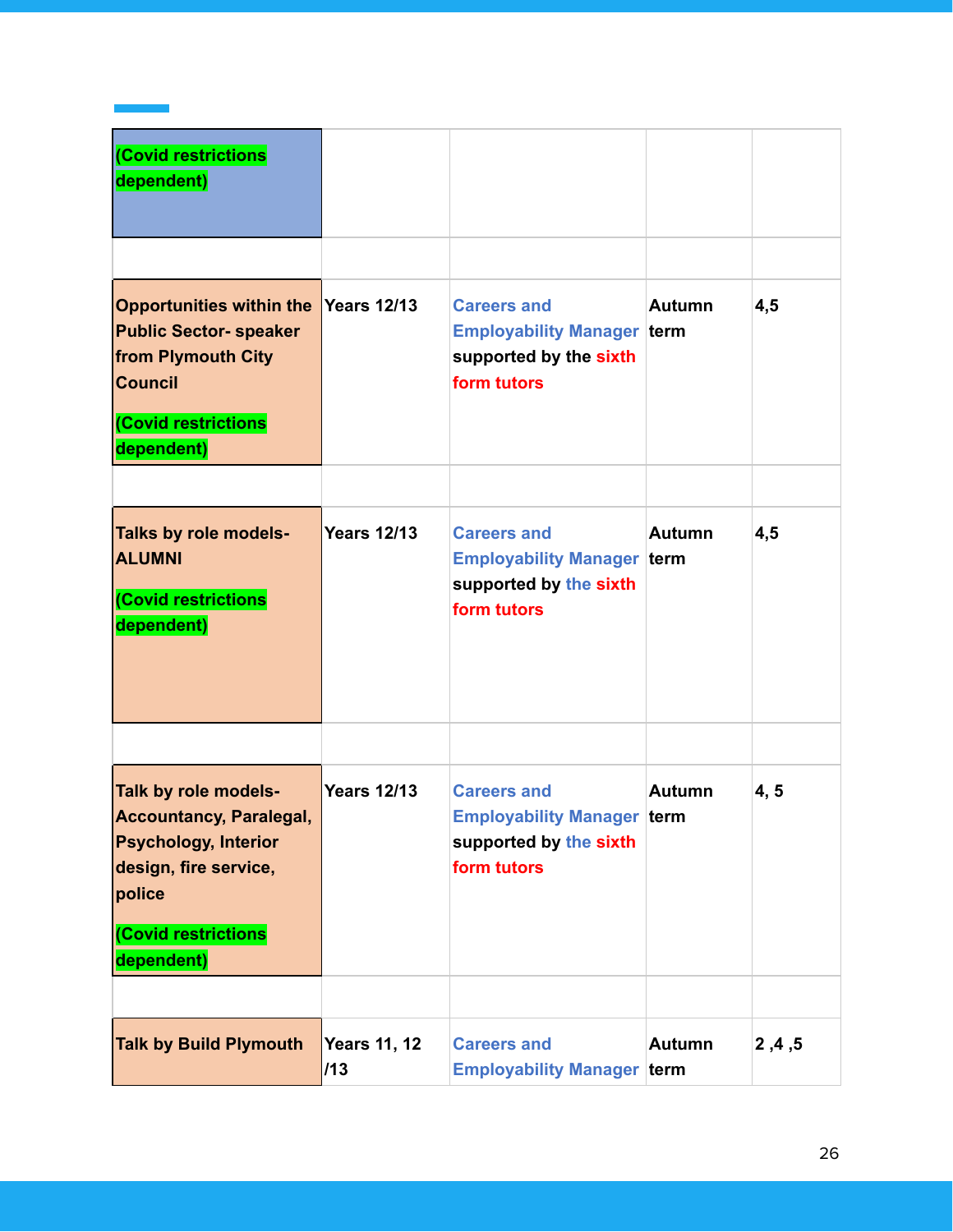| (Covid restrictions<br>dependent)                                                                                                                                                                                                                                                                                                                             |                          | supported by the sixth<br>form tutors                                                                         |                       |             |
|---------------------------------------------------------------------------------------------------------------------------------------------------------------------------------------------------------------------------------------------------------------------------------------------------------------------------------------------------------------|--------------------------|---------------------------------------------------------------------------------------------------------------|-----------------------|-------------|
| <b>Sponsorship and</b><br>funding<br>(Covid restrictions<br>dependent)                                                                                                                                                                                                                                                                                        | Year 12                  | <b>Careers and</b><br><b>Employability Manager term</b><br>and outside speakers                               | <b>Summer</b>         | 1,3         |
| Gap year pros and cons-Years 12/13<br><b>Alumni talk</b><br>(Covid restrictions<br>dependent)                                                                                                                                                                                                                                                                 |                          | <b>Careers and</b><br><b>Employability Manager term</b><br>supported by the sixth<br>form tutors              | <b>Autumn</b>         | 2, 4, 5     |
| <b>SEND- Parents, carers</b><br>events - coffee<br>mornings to include,<br>outside speakers CCP,<br><b>PLUSS, Parent</b><br><b>Partnership, Project</b><br><b>Search, JobCentre Plus,</b><br>parents who have<br>children that had EHCP<br>'s to talk about the<br>young person's pathway<br>and what they are doing<br>now.(Covid restrictions<br>dependent) | Years 7, 8, 9,<br>10, 11 | <b>SENCO and Provision</b><br>team and speakers<br>arranged by Careers<br>and Employability<br><b>Manager</b> | Autumn<br>term        | 1, 3, 5, 7, |
| <b>SEND students taster</b><br>days at CCP, Duchy                                                                                                                                                                                                                                                                                                             | Year 11                  | <b>SENCO and Provision</b><br>team and speakers<br>arranged by Careers                                        | <b>Autumn</b><br>term | 3, 4, 7     |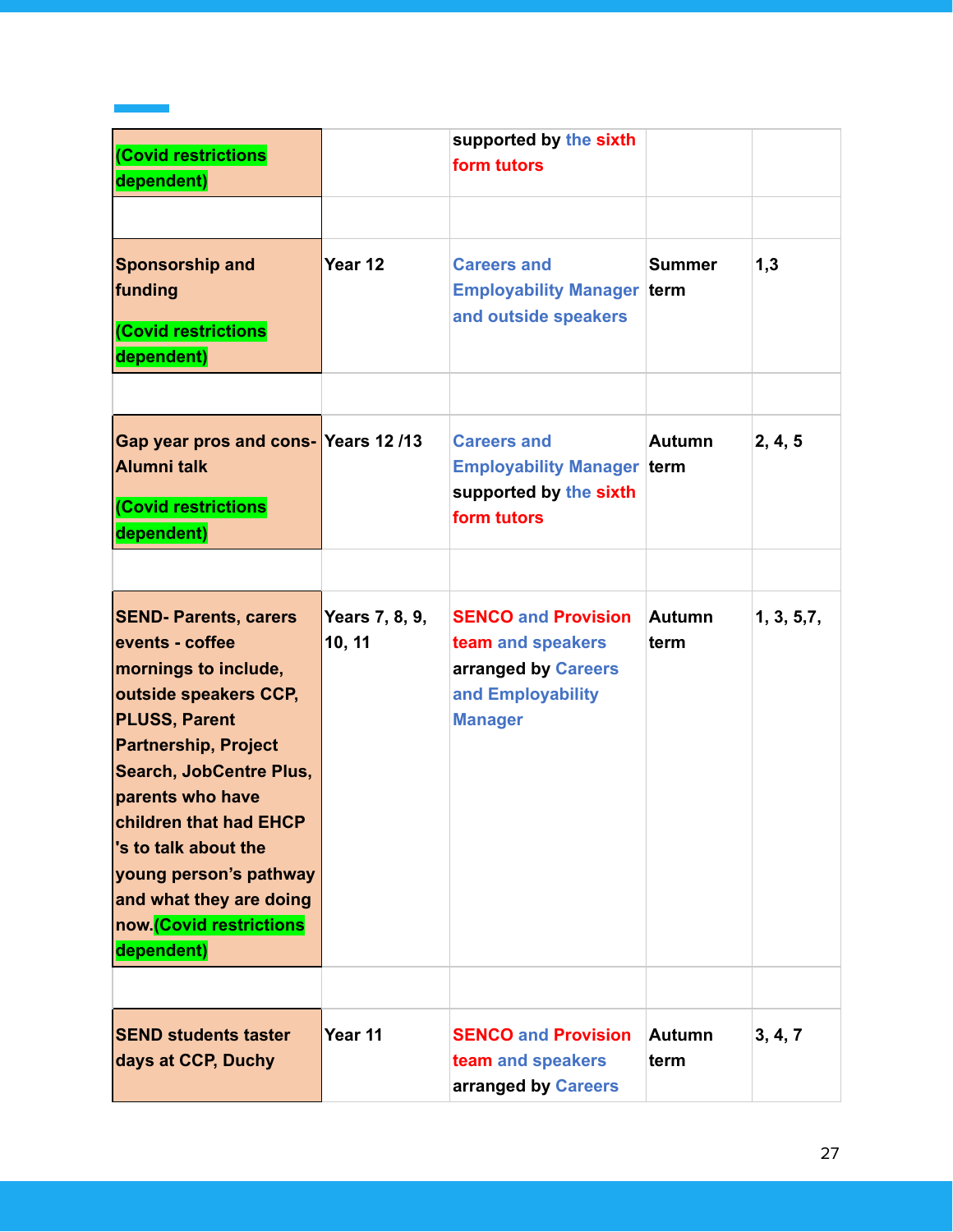| <b>College, Achievement</b><br><b>Training, etc</b><br><b>Covid restrictions</b><br>dependent)                                                                                     |                                                        | and Employability<br><b>Manager</b>                                                                                                |                           |         |
|------------------------------------------------------------------------------------------------------------------------------------------------------------------------------------|--------------------------------------------------------|------------------------------------------------------------------------------------------------------------------------------------|---------------------------|---------|
| <b>SEND students and</b><br>parents and carers have<br>the opportunity to<br>attend the Quay Schools<br><b>Partnership Careers Fair</b><br><b>Covid restrictions</b><br>dependent) | Years 9, 10, 11,<br>12                                 | <b>Careers and</b><br><b>Employability</b><br><b>Manager, SENCO and</b><br>the Support team                                        | Spring term 3, 7          |         |
| <b>SEND students and</b><br>parents, supported to<br>identify appropriate<br>work experience.<br><b>Covid restrictions</b><br>dependent)                                           | <b>Year 10 and 12</b>                                  | <b>Careers and</b><br><b>Employability</b><br><b>Manager, wider</b><br>careers team, with<br>support from the<br><b>SEND team.</b> | Spring/<br>summer<br>term | 3, 5, 6 |
| <b>National Citizenship-</b><br>speaker to come in and<br>talk about the<br>opportunities available.<br><b>Covid restrictions</b><br>dependent)                                    | Years 11, 12,<br>13                                    | <b>Careers and</b><br><b>Employability Manager Summer</b><br>supported by the year<br>teams                                        | Spring/<br>term           | 3       |
| <b>Evaluation of the</b><br>careers programme,<br>feedback to SLT                                                                                                                  | <b>Information</b><br>from the<br>evaluation<br>forms. | <b>Careers and</b><br><b>Employability</b><br>Manager, Mr Gill,<br>careers team SLT                                                | <b>Summer</b><br>term     | 1       |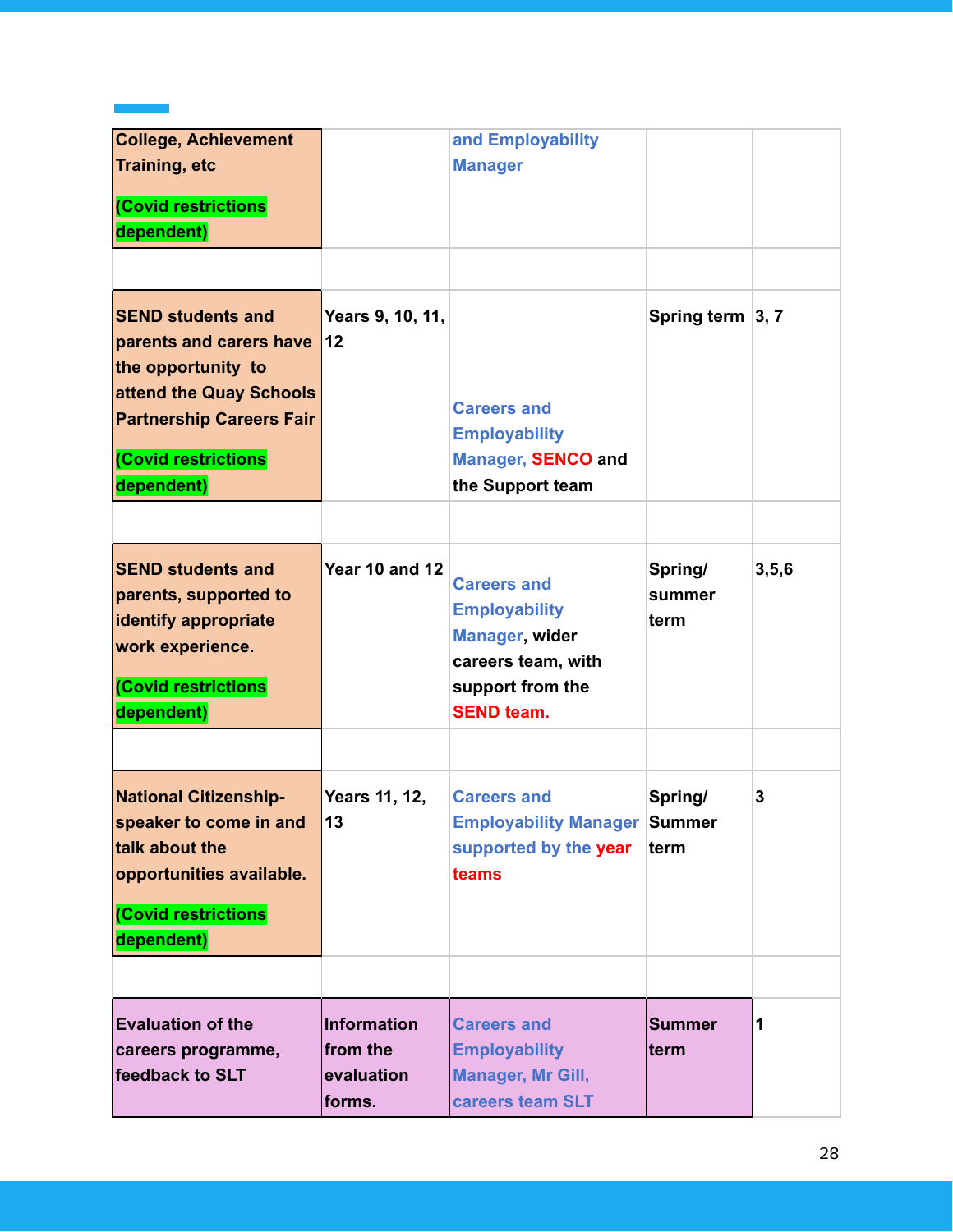|                                                                                                     | link                                                                                                                       |                        |  |
|-----------------------------------------------------------------------------------------------------|----------------------------------------------------------------------------------------------------------------------------|------------------------|--|
|                                                                                                     |                                                                                                                            |                        |  |
| <b>Changes to careers</b><br>programme to<br>incorporate best<br>practice and develop<br>provision. | <b>Careers and</b><br><b>Employability</b><br><b>Manager/SMT lead/</b><br><b>Mrs Gannon Next</b><br><b>Steps/Mrs Brown</b> | <b>Summer</b><br>lterm |  |
|                                                                                                     |                                                                                                                            |                        |  |

**Stoke Damerel Community College 2021-2022**

**To be reviewed annually.**

**Sarah Trezona Careers and Employability Manager.**